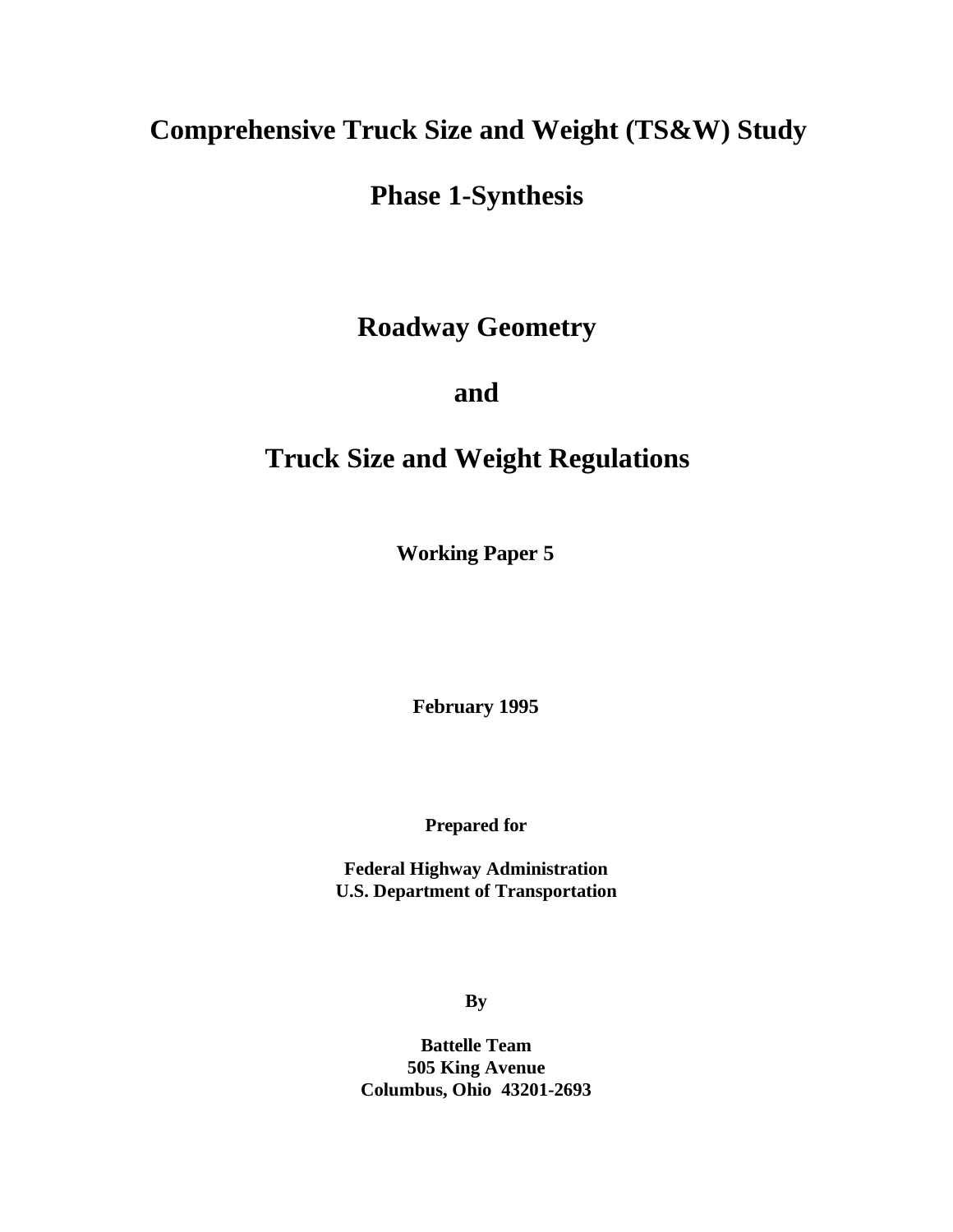# **Comprehensive Truck Size and Weight (TS&W) Study**

# **Phase 1—Synthesis**

# **Working Paper 5—Roadway Geometry and TS&W Regulations**

Geometry-related effects of changes in truck size and weight regulations include a diverse set of highway design elements related to virtually every aspect of vehicle design and operation. The turning, stopping, acceleration, hill-climbing, and other characteristics of trucks determine their ability to conform to the geometric design of existing highways. Changes in these characteristics may also affect the adoption of new geometric design standards used in the construction of highways and in the reconstruction of existing highways to provide better harmony between roadway and vehicle characteristics.

# **1.0 Technical Relationships of Policy Consequence Concerning Roadway Geometry**

This section summarizes current knowledge of the roadway geometry aspects of truck size and weight, drawing upon the findings of recent reports on the subject:

Section 1.1 approaches the subject from the vehicle's perspective and discusses several of the most important vehicle performance characteristics influencing interaction with roadway geometry;

Section 1.2 views the issue from a roadway perspective, discussing roadway geometric features and how these features interact with specific vehicle performance characteristics;

Section 1.3 discusses the implications of various TS&W policy options.

# **1.1 Vehicle Performance Characteristics**

This subsection discusses several important vehicle characteristics that influence vehicle interaction with roadway geometry and design, concentrating on low-speed offtracking, ability of a vehicle to decelerate and descend grades, ability to accelerate and climb grades, vehicle traction, and high-speed offtracking. Other working papers in this series discuss other aspects of vehicle design that may influence highway design. For example, the traffic operations working paper discusses the influence of vehicle length on freeway merging and lane-changing operations, while the vehicle handling working paper discusses hitching arrangements that influence a vehicle's stability. This paper briefly discusses how these same hitch arrangements might affect offtracking.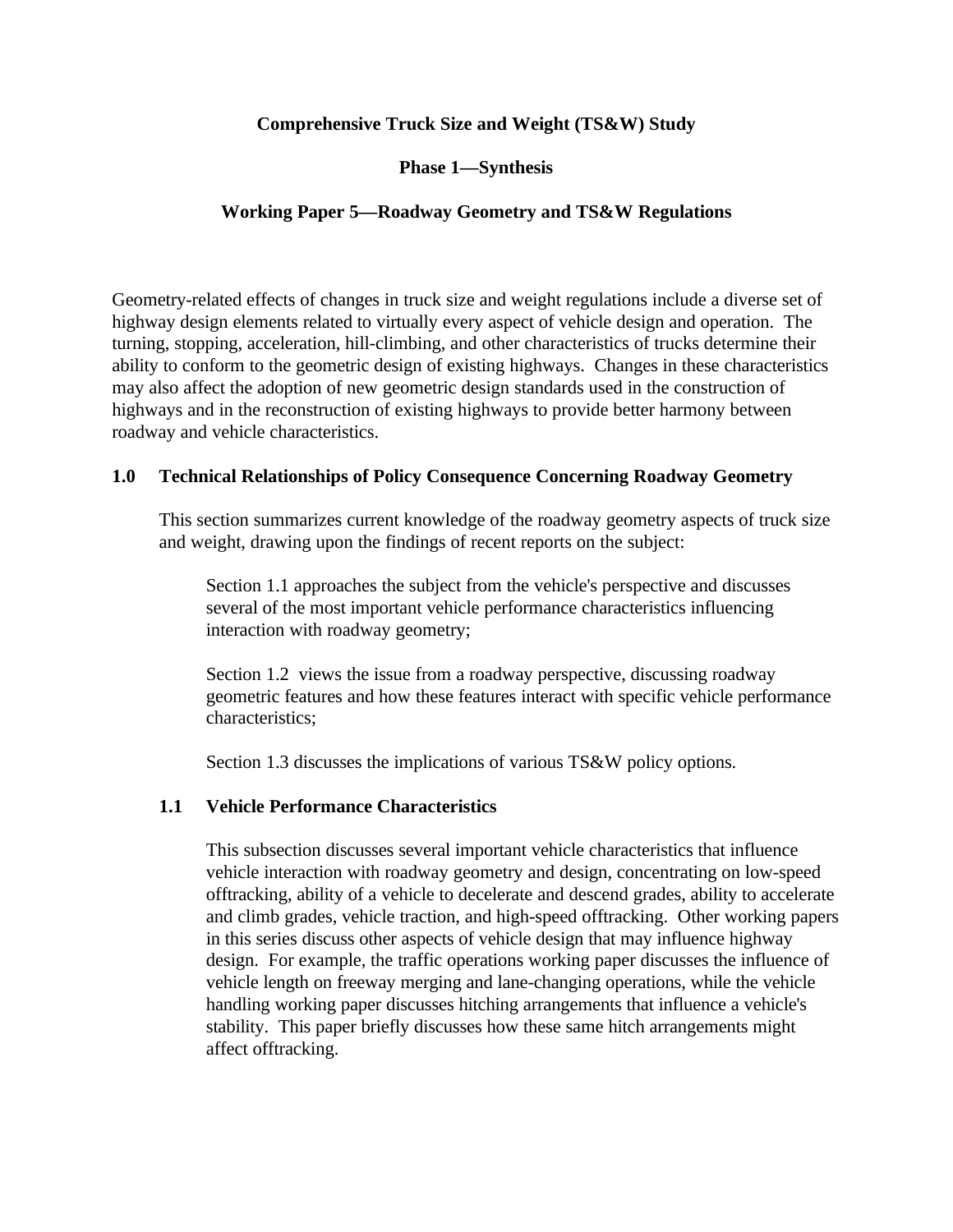#### **1.1.1 Low-Speed Offtracking**

Whenever a vehicle with more than one axle turns, rear wheels fail to precisely follow the path of the front wheels. Offtracking simply measures the maximum distance between the paths of the steering axle and the axle of the most rearward wheels. Numerous steady-state, low-speed offtracking models exist, and the algorithms for calculating the path of the wheels are well documented in the literature (Sayers 1986, for example). From these algorithms, it is a simple matter to develop a path-plotting computer program that produces a trace of the complex steering paths likely to be found in actual operation of trucks (Billing et al 1986A). One of these models can be used to plot differences in offtracking for various types and arrangements of vehicles (Mingo 1993).

The prevalent algorithms use a "bicycle wheel" model, which does not incorporate the effects of tire friction on the paths of the rear axles. Consequently, these simple algorithms underestimate the amount of offtracking from vehicles with rear tandem axles or tridem axles (Mikulcik et al 1990).

The simple offtracking models show that a combination vehicle with a short wheelbase tractor and a semitrailer with a 41-foot distance from the kingpin to the rear axle requires use of the adjacent lane on both the approach and destination legs at virtually all 90-degree intersections (Mingo 1993). The models can show in great detail how much more space is required at intersections of various design as either the kingpin dimension or the number of trailers is increased. The models can also calculate and plot trajectories so that the total swept path of the vehicle can be compared to the available space at the intersection.

Field studies were conducted by the Wisconsin DOT in the process of selecting roadways to place on the "designated highway system" for operation of the longer semitrailers legalized by the Surface Transportation Assistance Act (STAA) of 1982. Geometrically-deficient urban intersections were singled out to ascertain the extent and type of encroachment that resulted from the right turn movements of the longer combination vehicles. Because of the typical low speed during such turning movements, the low-speed offtracking characteristic has not been considered a primary safety concern, but it has led to the loss of roadway elements such as guardrail, curbing, lighting fixtures and the like. Inconvenience to other motorists, as the turning vehicle occupies their lane as well as its own, has been the major consequence. The Wisconsin studies resulted in a report and a computer program that incorporated a procedure for differentiating between intersections that require only minor modification and those that must be rebuilt to provide acceptable levels of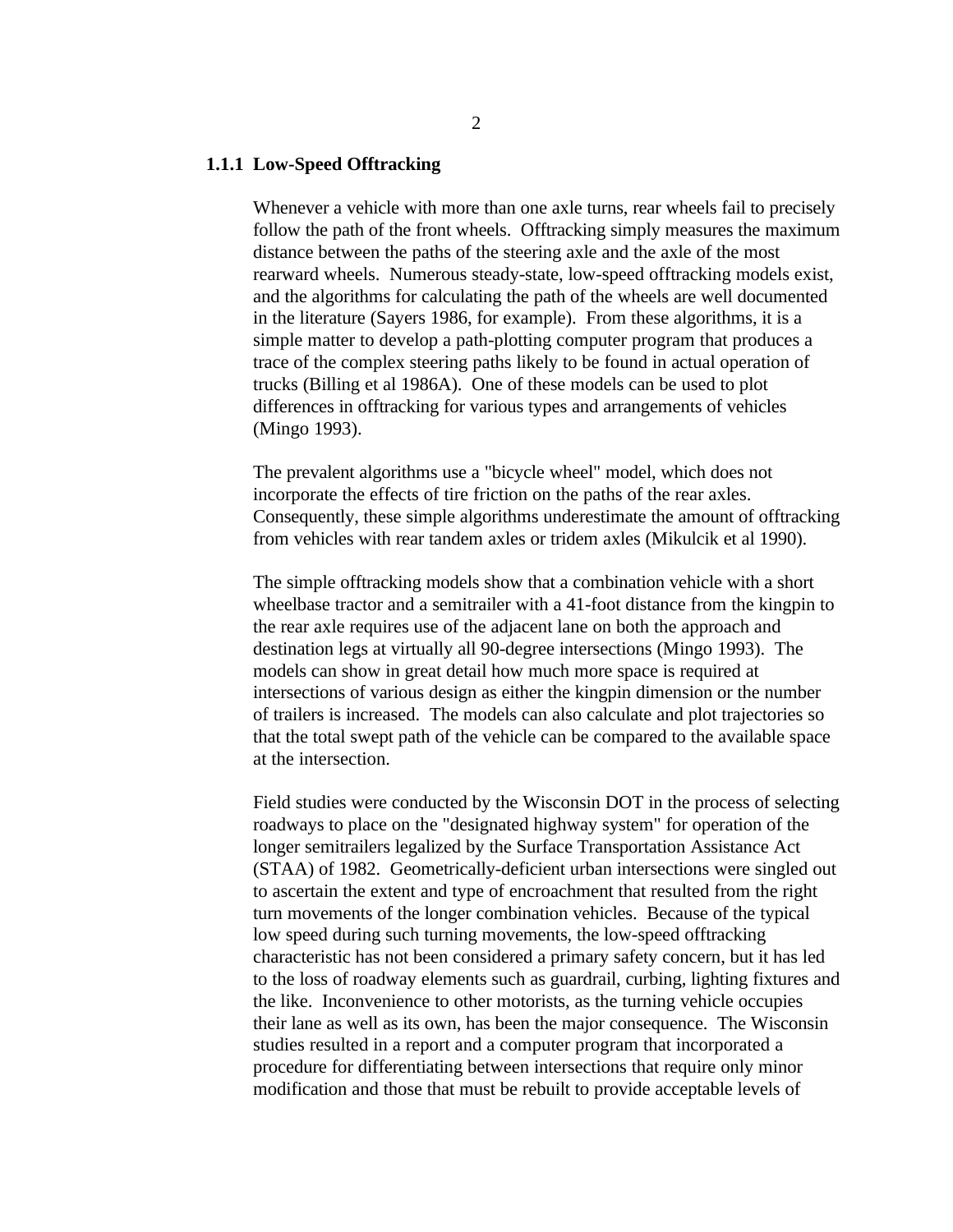service. The procedure allows design engineers to select modifications to existing urban intersections which would allow STAA vehicles to operate while accommodating safety and convenience concerns at a minimum cost (DeCabooter and Solberg, 1988).

## Low-Speed Offtracking as a Function of Vehicle Length

The low-speed offtracking characteristic of any commercial vehicle is a function of several length aspects of the vehicle, whether in combination or operating as a single unit. Length of wheelbase of the drive unit of a vehicle affects the minimum turning radius of a vehicle, and in a single-unit vehicle also determines its offtracking characteristics. Length of wheelbase and arrangement of each unit in a combination vehicle, and distance between units, affects the offtracking of the combination.

Shorter wheelbases in relation to the length of a single unit truck, or of a tractor, semitrailer combination, are accompanied by longer rear overhangs and the potential for "negative offtracking"; that is, the intrusion of the rear of the vehicle into adjacent lanes opposite to the direction of the turn. For example, the left rear corner of a semitrailer will swing into the lane which is left of and adjacent to the lane from which a tractor, semitrailer combination unit began its right turn. This negative offtracking not only increases the size of the swept path, but also creates an unexpected event that could prove hazardous under certain roadway traffic and geometric conditions. Neither the operator of the combination vehicle nor the operators of nearby vehicles expects a part of the turning vehicle to intrude into the lane opposite to the direction of the turning movement.

In a tight right turn, such as a truck might encounter when turning from one two-lane roadway to another, the left rear end of a 57-foot semitrailer combination, with a 40-foot kingpin-to-axle dimension and a 14.5-foot rear overhang, will encroach into the adjacent lane by slightly over two feet, if the operator attempts to stay out of the opposing traffic lane as much as possible and is able to disregard the roadway edge to the right. In doing so, the vehicle's right rear wheel will travel more than nine feet beyond the right curbing at an urban intersection, or that same distance beyond the pavement edge/boundary of a typical rural intersection (see Figure 1). If the wheelbase is lengthened to more than 40 feet by sliding the rear tandem rearward, the encroachment would increase by about 0.6 feet for each foot of added wheelbase (Fancher et al 1989).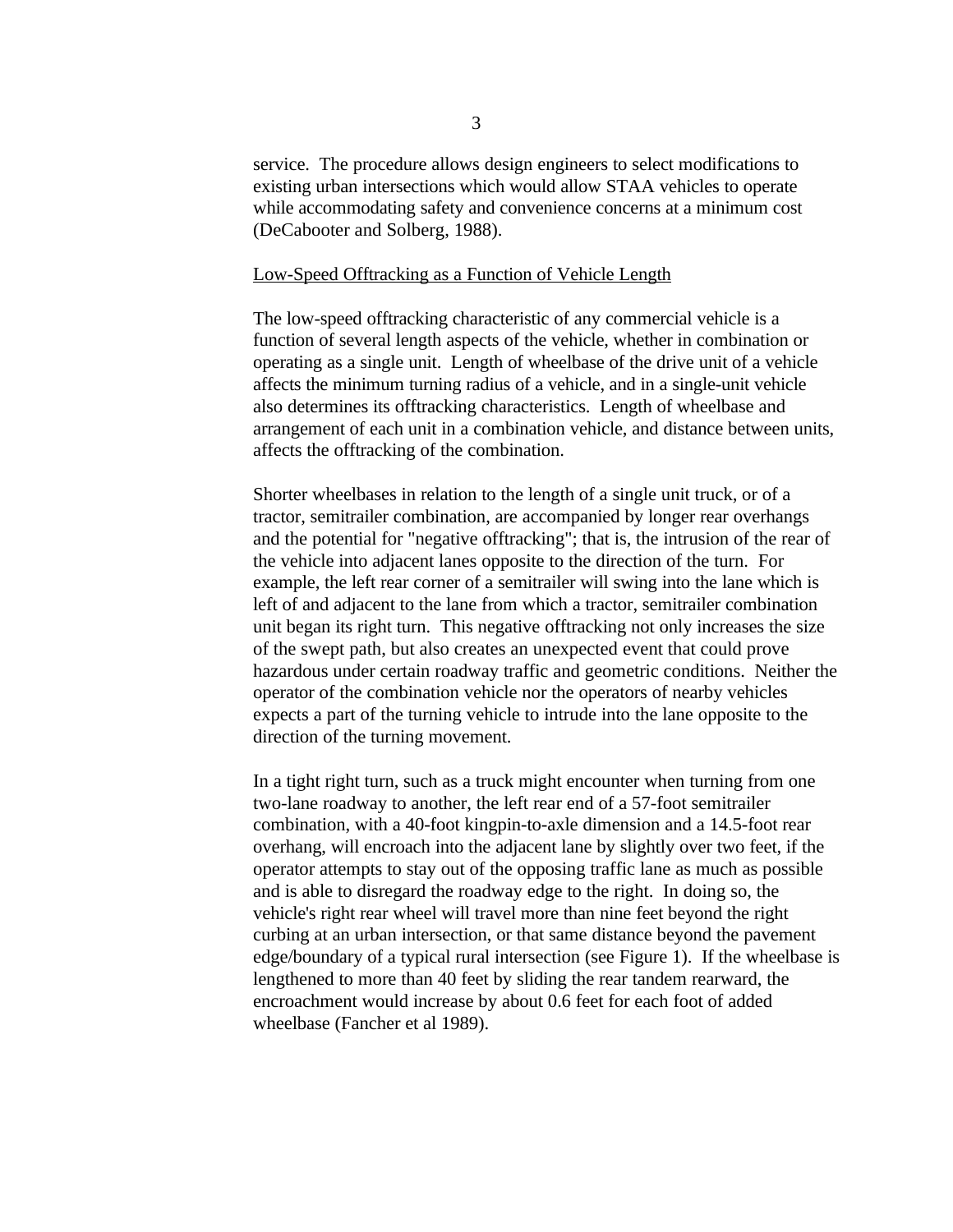Figure 1: Path of Tractor Semitrailer Keeping Tires within Lanes<br>(40-Foot Kingpin to Rear Axle, 14.5-foot Rear Axle to Rear of Trailer)



 $\overline{\mathbf{4}}$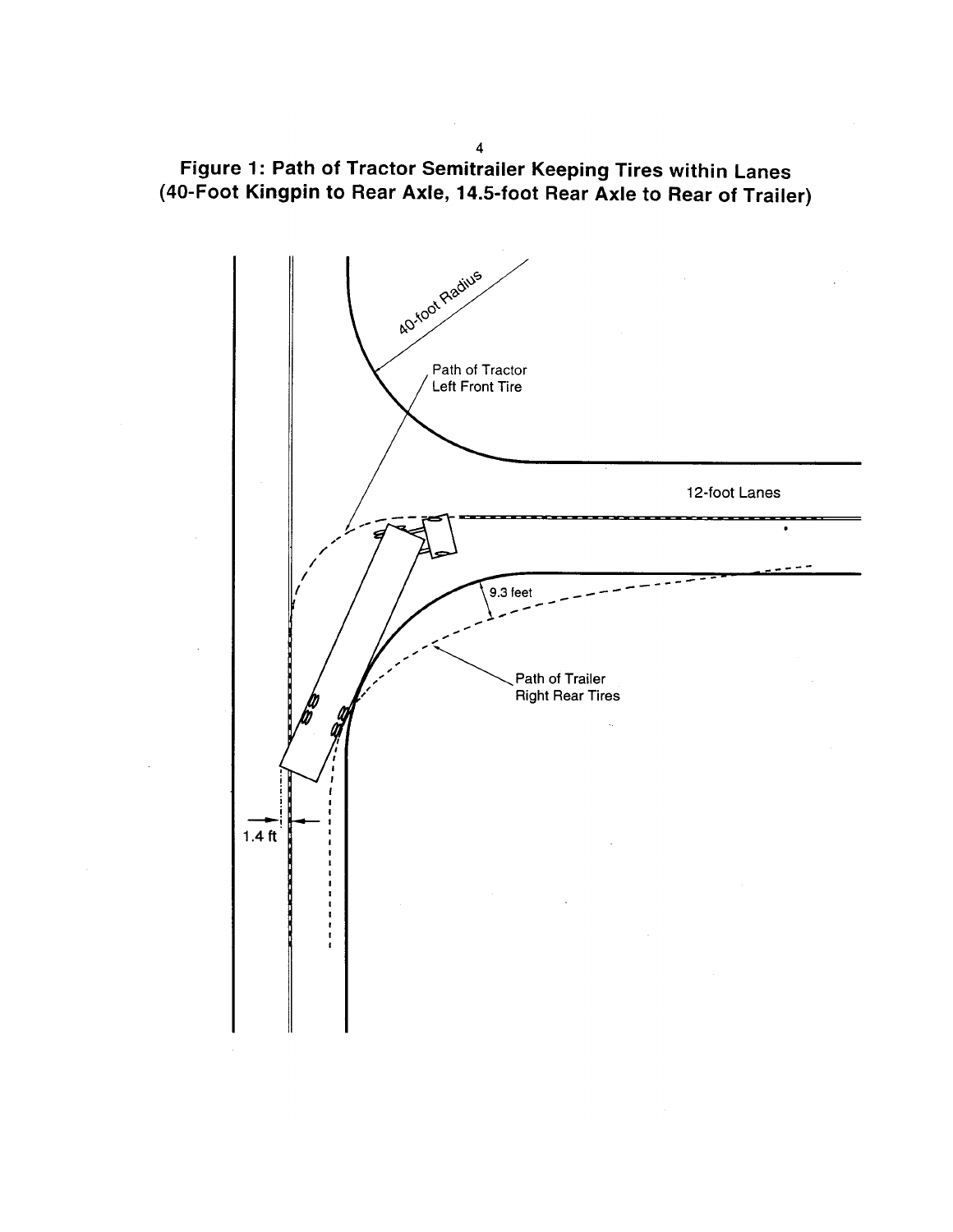The same vehicle will encroach as much as five feet into the adjacent lane to the left if the operator tries to stay within the roadway edge to the right as much as possible (see Figure 2). Further, such encroachment occurs long after the driver has "left the scene"; that is, his seat in the tractor is already 60 feet around the corner, and he is facing 90 degrees away from the lane into which the semitrailer has encroached. Using acceleration rates developed in a pilot study as part of a research effort for FHWA (Harwood et al, 1990, page 150), the encroachment occurs 10 to 15 seconds after the truck driver has committed himself to the turn. Any oncoming vehicle's chance of braking in time to avoid colliding with the encroaching trailer rear is dependent upon the speed of that vehicle and on the stopping sight distance feature of the roadway at that intersection. On a road with a 30 mph design speed built according to AASHTO criteria, the stopping sight distance will be 200 feet (Harwood, et al, 1990, page 64). A 50 mph design will have incorporated a stopping sight distance of 475 feet. In either of these situations, the truck driver would not be able to see oncoming traffic that will be affected by his or her vehicle's swingout at the time the decision to turn is made.

In addition to the hazard posed to oncoming traffic on a two-lane roadway, negative offtracking of a right-turning vehicle poses a problem for traffic in adjacent lanes that are intent on passing the slow-moving, turning vehicle (a perfectly normal and legal maneuver). As the left rear of the semitrailer swings into their lane, it does so at a typical height of 55 inches off the ground, which, for most automobiles, coincides with the space between the bottom of the windshield and the roof.

Another negative consequence of long rear overhangs is that the overhang exceeds the horizontal distance from the bumper to the windshield in autos, so that the rear of the trailer enters the passenger compartment of the auto in the event of a rear-end collision, with the auto riding under the trailer. The trailer's rear axle or rear tires could prevent such an intrusion if they were closer to the rear of the trailer. Moving the rear axle set takes only seconds, and can be done by the operator without assistance. Observation of combination vehicles in the Eastern U.S. and a conversation with a veteran truck driver suggest that operators frequently place the rear axle group all the way back for highway driving, and all the way forward as they leave their origin and as they approach their destination. The longer wheelbase provides for a smoother ride and reduces jackknife tendency on the mainline portion, while the shorter wheelbase allows tighter turns. If such tactics are commonplace, then the vehicle operators have minimized the likelihood of the trailer entering the passenger compartment of a colliding auto, in the event of a rear-end collision on the main rural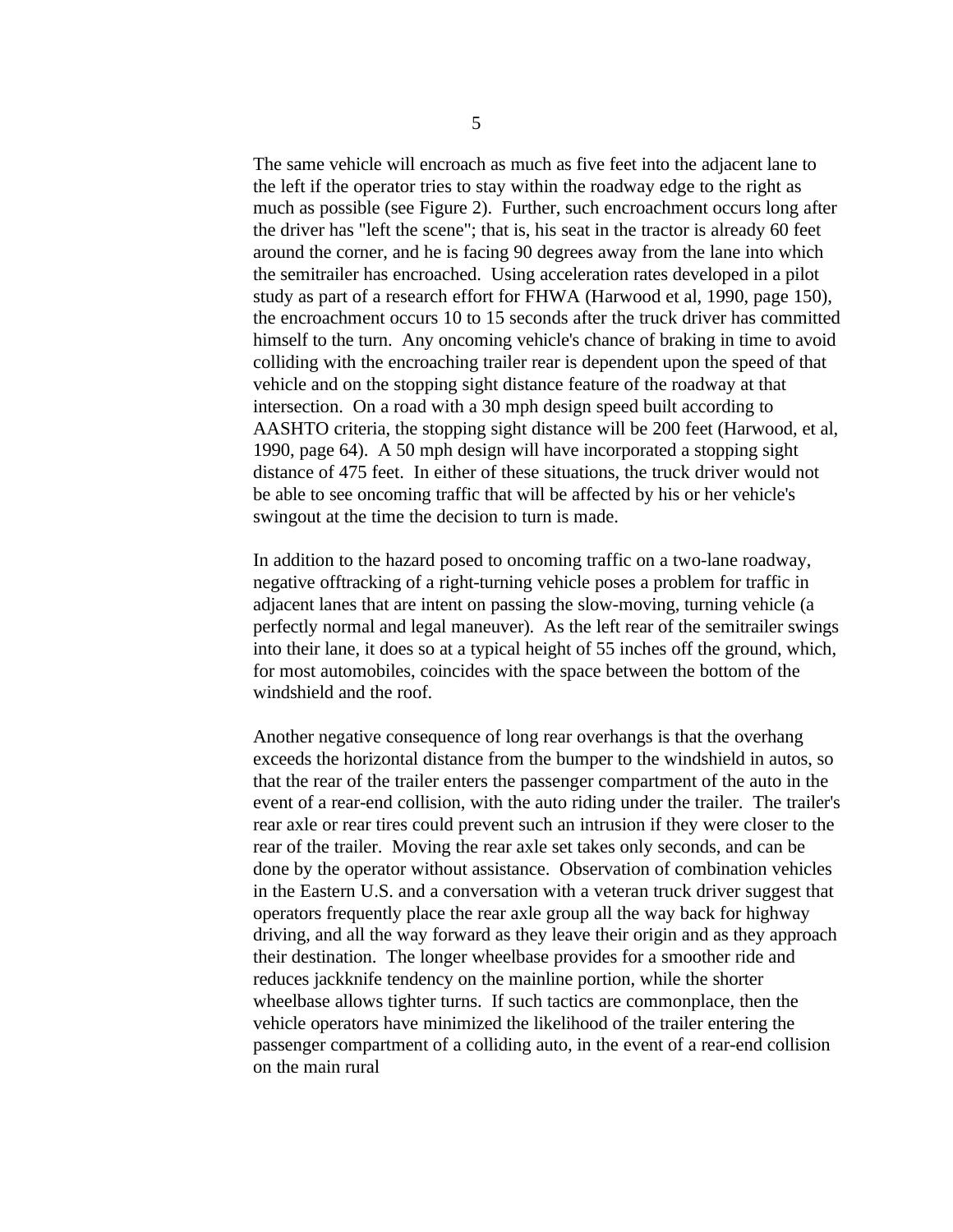Figure 2: Path of Tractor Semitrailer Keeping Tires within Traveled Way (40-Foot Kingpin to Rear Axle, 14.5-foot Rear Axle to Rear of Trailer)

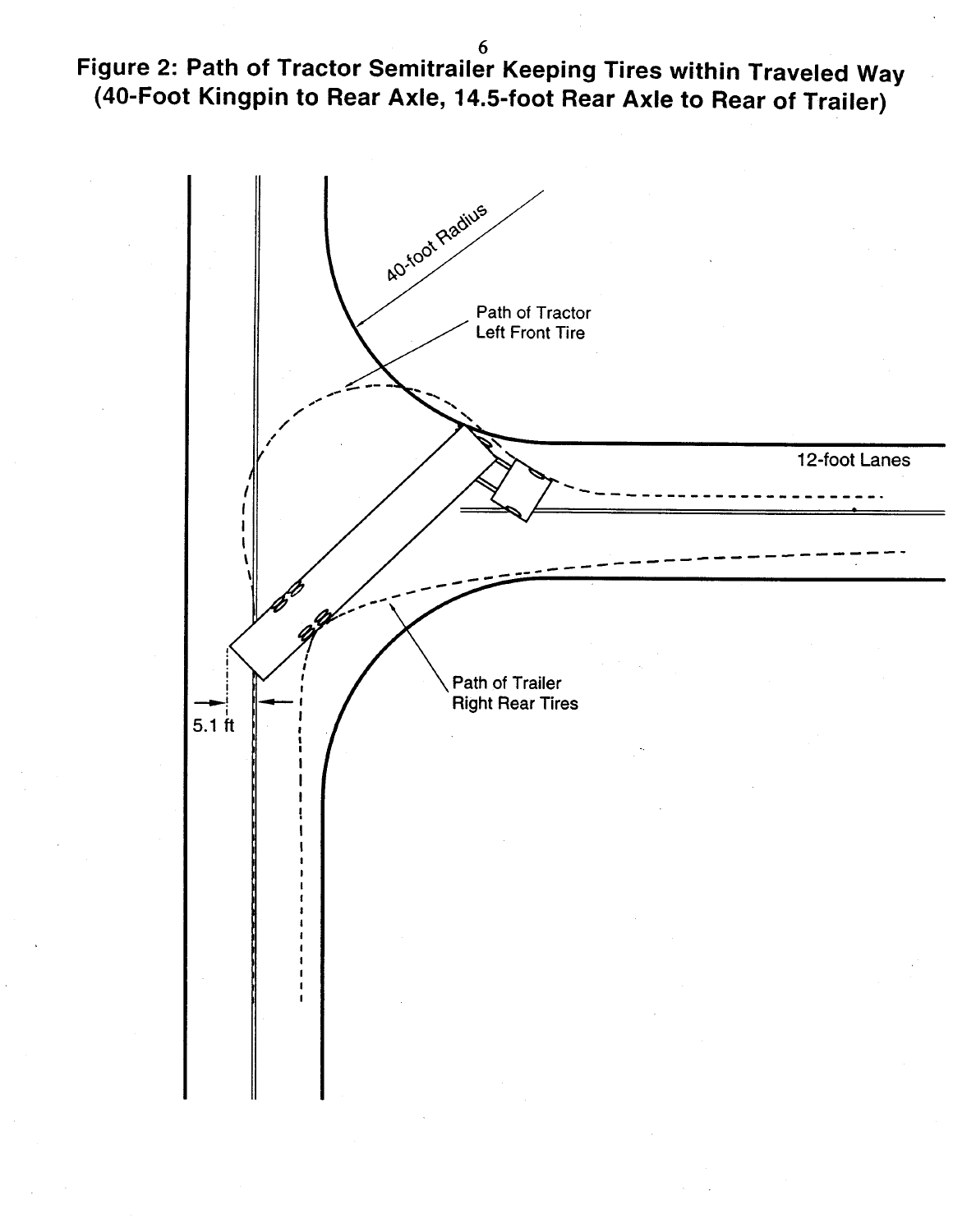highways, but have maximized the negative offtracking, or rear-end swingout, of the vehicle as they encounter right turn movements at geometricallyrestrictive intersections.

Some states limit the maximum legal overhang of the trailer. New Mexico, for example, requires that the front end of the trailer be no more than three feet in front of the kingpin, and the rear end no more than seven feet from the centroid of the rear axle set. This means that a 57-foot trailer will have a kingpin-to-rear-axle-centroid dimension of at least 47 feet.

Other states limit the kingpin-to-rear-axle-centroid dimension. Mississippi, for example, requires this dimension to be no more than 41 feet, in order to keep offtracking within reasonable limits. This results in rear overhangs of at least nine feet beyond the axle centroid on a 53-foot trailer, and 13 feet on a 57-foot trailer (which are legal in Mississippi).

Whether imposed by regulation or by practical mobility concerns, a kingpin-to-rear-axle dimension of 39 to 41 feet is likely to be a common measurement, at least for the foreseeable future. The University of Michigan Transportation Research Institute (UMTRI), for example, in a 1990 report to FHWA, recommended an offtracking standard that could only be met by trailers with wheelbases of 40.3 feet or less (Fancher, et al, 1990).

Figures 3 and 4 illustrate tridem-axle 57-foot trailer and tandem-axle 53-foot trailer configurations that just meet UMTRI's proposed offtracking standard. Actually, the centroid of the rear axle set would be in the same place on either trailer regardless of whether a tandem or tridem were used, if the sole criterion was offtracking. In practice, depending upon the cargo density and its uniformity, the axle locations and fifth-wheel position may have to be adjusted somewhat to keep axle loads within legal limits.

#### **Discussion**

There is agreement that existing models used for calculating the swept width or low-speed offtracking of any vehicle do a good job of portraying changes in those two characteristics when modifications are made to the wheelbase and/or the positioning of axles on a truck or a combination vehicle. The legalization of semitrailer lengths of 53 feet and longer has prompted calls for setting a maximum limit of 41 feet for the distance from the kingpin to the centroid of the rear axle group, in order to limit intrusion into other lanes while turning. The tradeoff has been an increase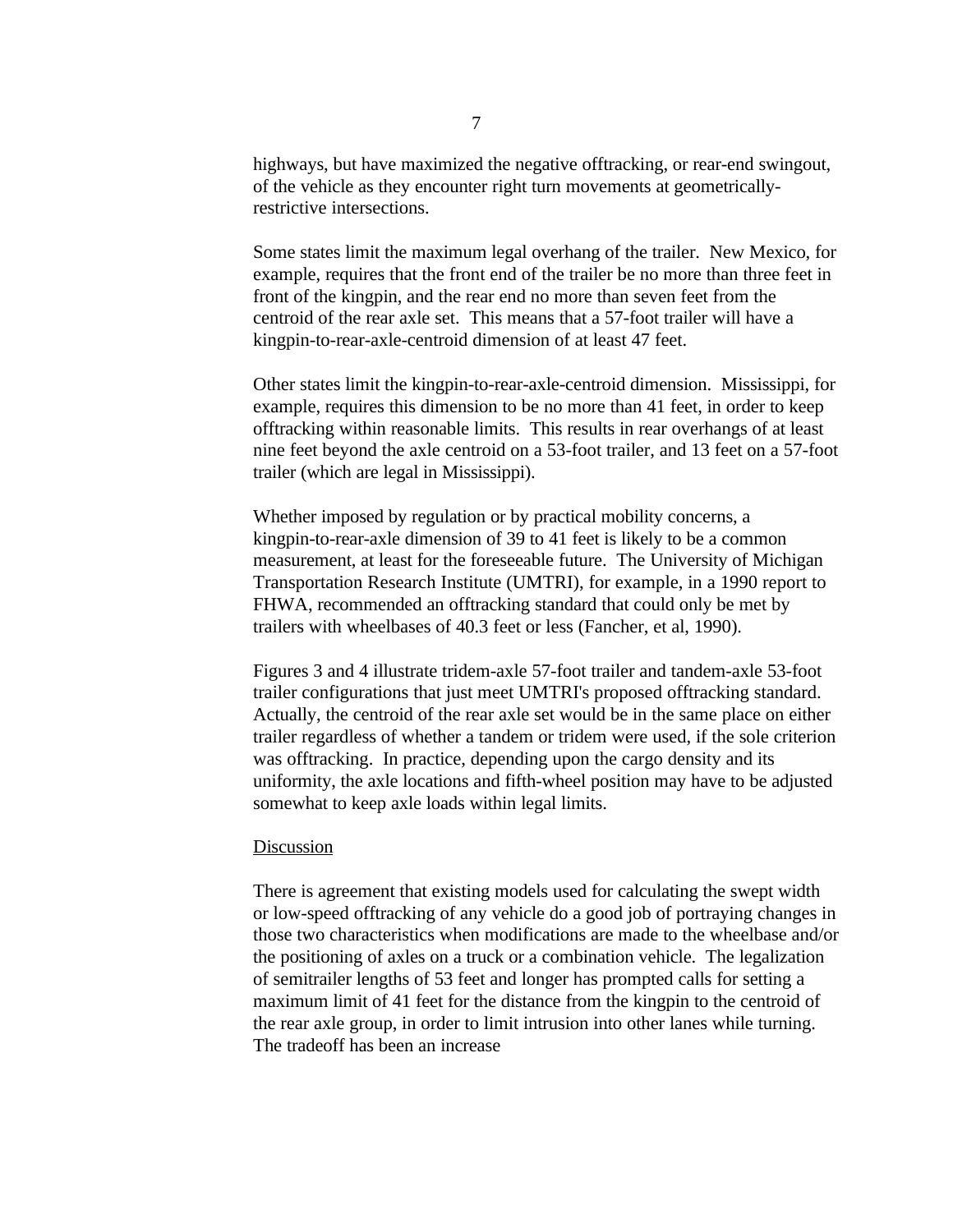Figure 3: Tridem- Axle 57-foot Trailer Meeting Offtracking Standard



Figure 4: Standard 53-foot Trailer Meeting Offtracking Standard



8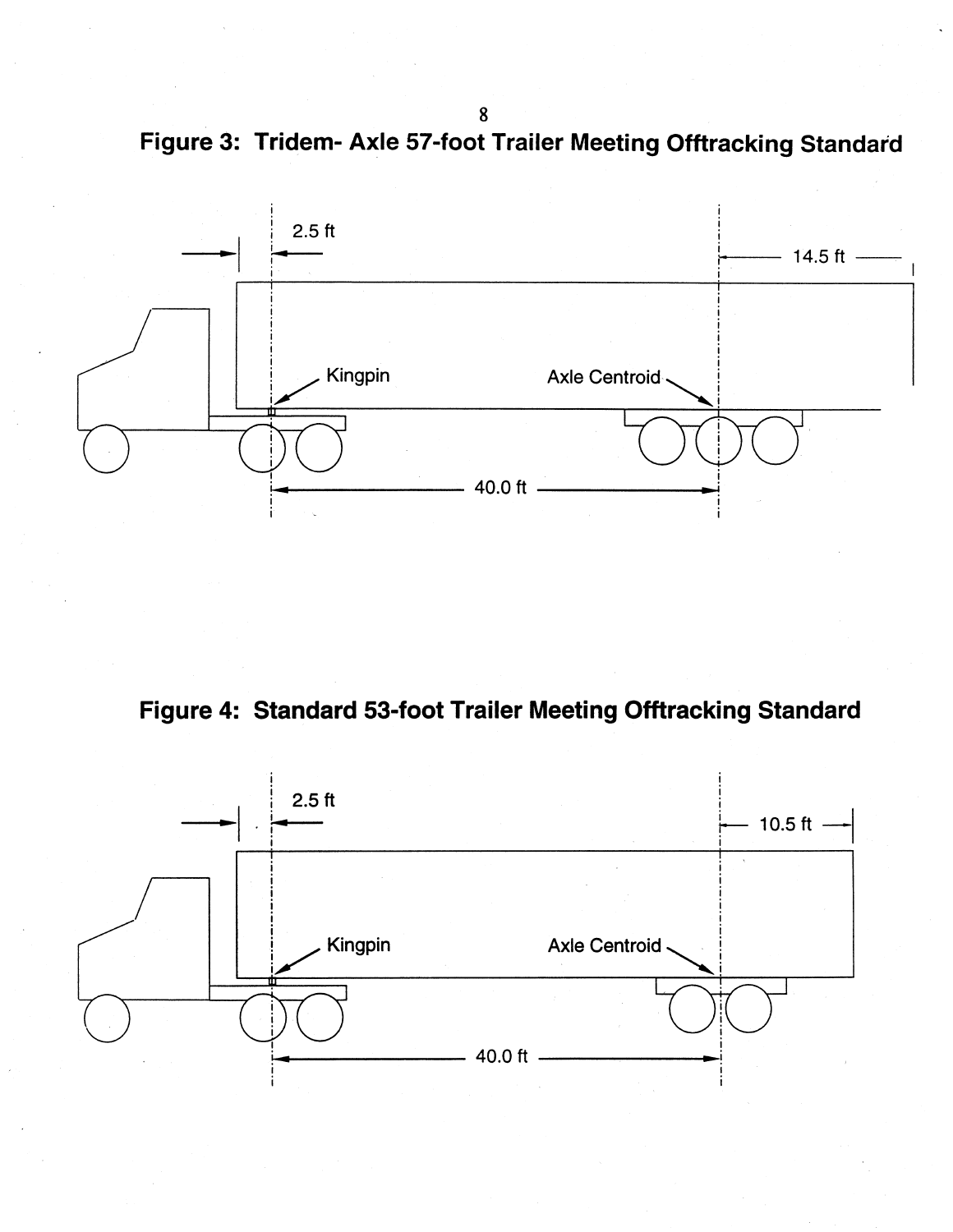in the "negative offtracking" of these vehicles, causing an intrusion into the opposing traffic lane when negotiating a right turn from a two-lane roadway onto another two-lane roadway. As a result, the available stopping sight distance of the roadway must be checked to ascertain the safety of allowing such a vehicle to perform such a maneuver. Additionally, the tradeoff creates a more serious potential for light vehicles to underride the trailer in the event of a rear-end collision into the combination vehicle, at any place on the roadway.

#### Low-Speed Offtracking as a Function of Vehicle Configuration

Several aspects of a combination vehicle's configuration have an effect on that vehicle's low-speed offtracking characteristic; such as:

- 1. The number of articulation points (points at which one part of the vehicle can rotate with respect to another part), regardless of whether that articulation point is a pintle hook connection to a dolly's drawbar or the kingpin connection at the fifth wheel;
- 2. The type of hitch being used, whether single- or double-drawbar dolly (relevant to multiple trailer combination vehicles only).

For any given number of articulations, offtracking increases as the length between articulation points increases. Although the wheelbase of the tractor and the wheelbase of the trailing unit (the distance between the kingpin and the rear suspension of the trailing unit) both influence offtracking, the latter dimension is usually much larger and, therefore, has a far more profound effect on the offtracking of a typical semitrailer combination.

A vehicle with two short trailing units will likely experience less offtracking than a vehicle with a long semitrailer. On vehicles with multiple trailers, offtracking effects are essentially additive, so that vehicles with multiple trailers of the same wheelbase have much greater offtracking than vehicles with a single trailer of that same wheelbase.

Figure 5 illustrates several alternative hitching mechanisms used for multiple trailer combinations. The "B Train" and "C Train" devices are used widely in Canada, but not commonly in the U.S. To summarize the offtracking implications of these alternative hitching devices: B Train vehicles (all trailing units are hitched at fifth wheels that are extensions of the preceding trailer, and there are no pintle hook connections) offtrack more than A-Train vehicles (single drawbar dollies, with pintle hook connections to the rear of preceding trailers in addition to the fifth wheel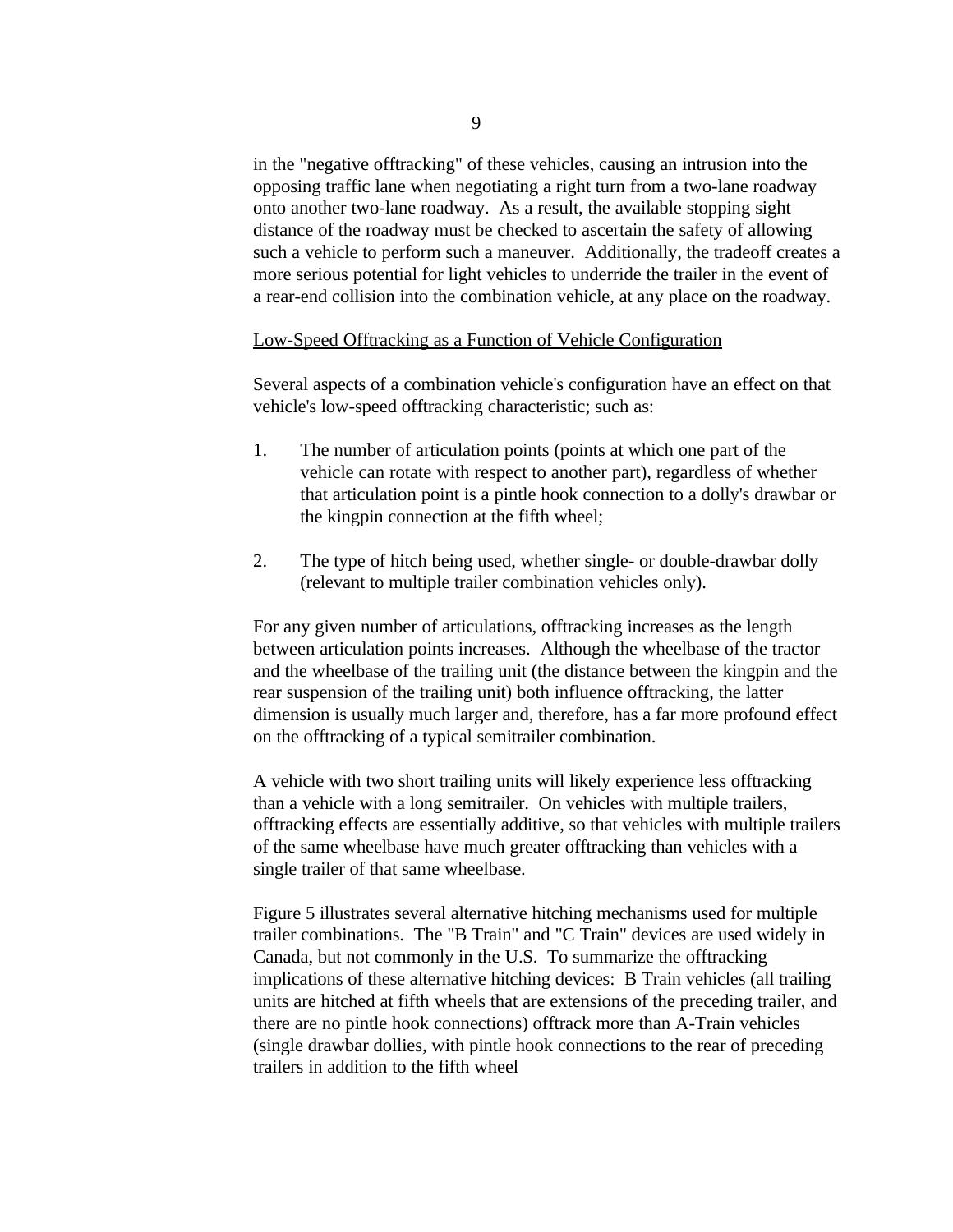Figure 5: Comparison of Trailer Coupling Alternatives



**Conventional A-Train** 



**B-Train** 



Kingpin-Steer C-Train



Turntable-Steer C-Train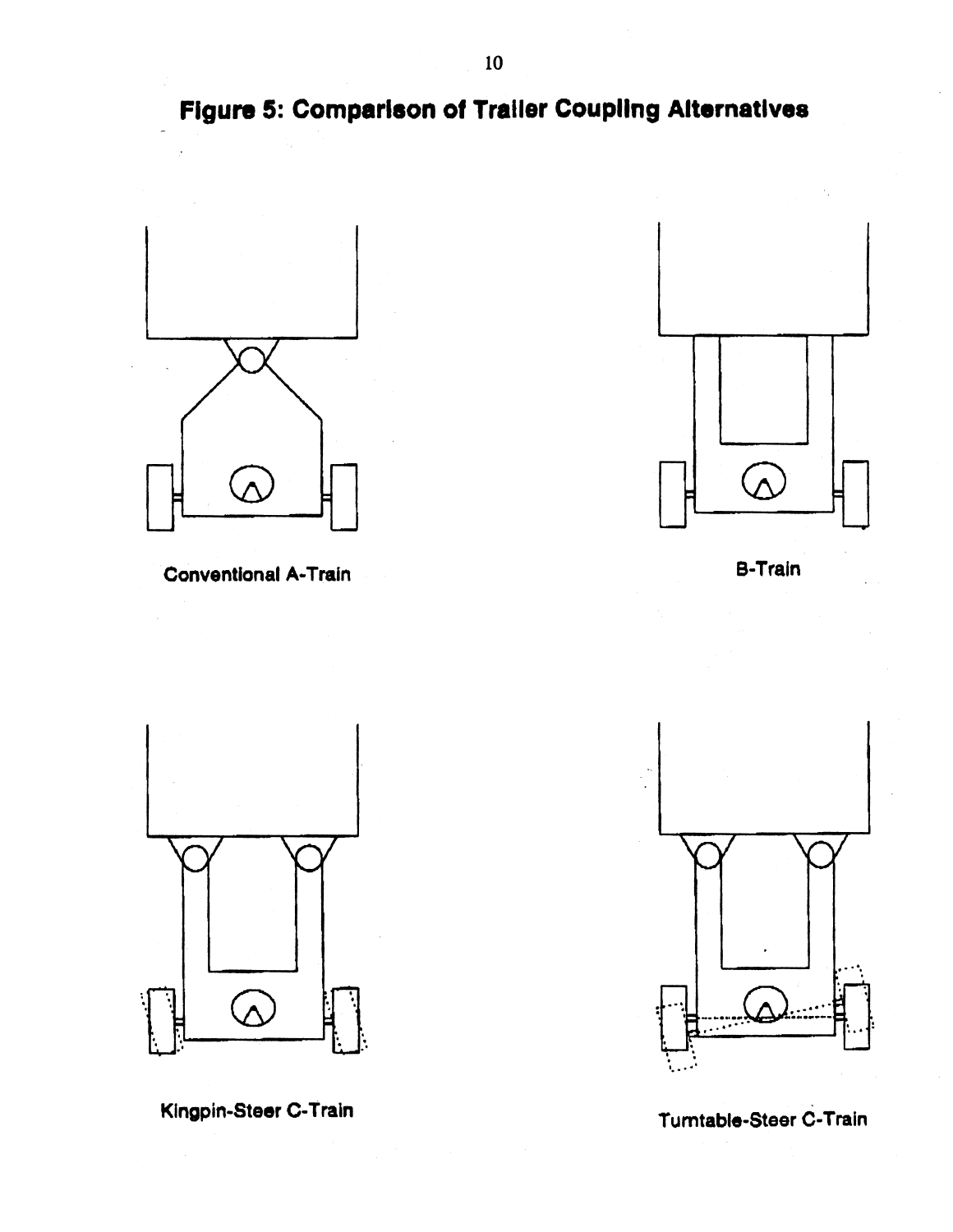hitches that follow). The offtracking performance of a C Train (trailing units behind the lead semitrailer are connected by dollies with a double drawbar) is better than that of an A-Train-equipped, multiple trailer combination when equipped with steerable axles (Woodrooffe and Billing, 1983, 27).

Generally, steps taken to increase stability of multiple trailer combinations worsen the offtracking character, whether the step taken is to tighten up the hitching devices by using B-dollies or B Train configurations, or is to replace a tandem axle group with a tridem axle.

Replacing standard tandem axles with permanent tridem axles on conventional combination vehicles has the effect of increasing vehicle offtracking and minimum turning radii.

Adding axles to an axle group (going from tandem axles to tridem axles, for example) has an even greater effect on tire scrub than it has on offtracking. Tire scrub occurs on all tandem, tridem, and other multiple-axle sets whenever a vehicle turns, unless the tires or axles are mounted in a way to allow rotation about a vertical axis; such as in a double drawbar dolly with a steerable axle.

Because of the difficulty of turning vehicles with three or more axles in an axle set, liftable third axles, or liftable third and fourth axles, are commonly employed when sufficient weight bonus incentives are offered (Billing et al 1990). When liftable axles carry their share of the load, "the truck cannot turn" (Billing et al 1990). On the other hand, if the liftable axles are unloaded (almost instantly via air pressure regulated by the driver) so that the truck can turn, "the truck's resistance to rollover is substantially reduced" (Billing et al 1990). In addition, pavement damage increases.

## **1.1.2 Decelerating**

Stopping distance is a function of vehicle weight, combined effective braking power, brake system response time, and available tire-pavement friction under the conditions of interest. Truck brakes vary widely in effectiveness among seemingly identical vehicles, but a fully laden truck with well-adjusted brakes typically has sufficient brake torque available to provide decelerations of 0.4 to 0.5 g on a dry pavement and 0.20 to 0.25 on a wet pavement in good condition (Harwood et al 1990).

On a good road with dry pavement, the brakes themselves typically limit stopping performance, rather than tire/road friction. As long as a vehicle can apply braking force in proportion to the load on each axle, and as long as it can sustain that force, stopping distance should not depend upon configuration.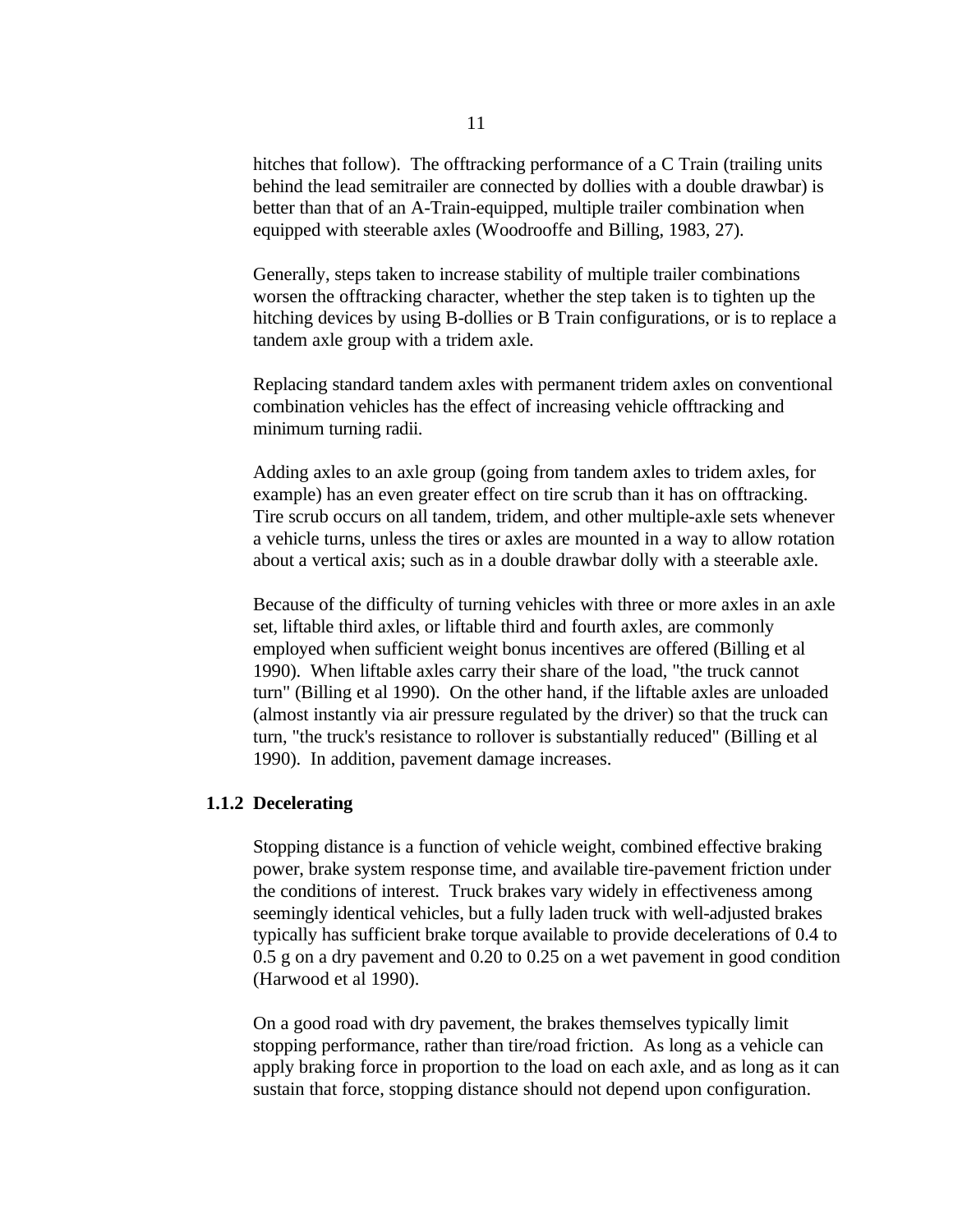On a fully loaded vehicle, braking force proportions itself approximately correctly because all wheels have somewhat equal loads. Forward load transfer during braking hurts this efficiency, especially for higher centers of gravity and shorter trailers. The widespread practice of overloading forward trailer axles (to improve dynamic response characteristics) worsens this phenomenon. Partial loading of one or more trailers in a combination causes the worst braking performances (Clarke et al 1991). However, semitrailer combinations equipped with high-torque braking capacities will show improved stopping performance as the wheelbase of the vehicle is increased. Such longer wheelbase vehicles are capable of achieving higher levels of deceleration before encountering lockup of the rear trailer wheels (Ervin et al 1986, 124).

Downhill Braking—The braking systems of larger trucks receive their most stringent use in downhill braking. Sixteen percent of injury truck accidents involve runaway trucks on downgrades, with one mountainous state having a figure of 41 percent (Firestine 1989A). Aerodynamic resistance and rolling resistance can partially reduce the need for downhill braking, while braking power need goes up directly with weight. Lowering the load per axle can increase the available braking power if the same size wheels and braking components are used.

Engine retarders, which provide stopping power to the drive axles via the engine and drive train and are widely used in mountainous areas, do not perform as well on heavier vehicles, especially doubles and triples, because of their lower ratios of drive axle load to total weight. A retarder with enough capacity to take much load off the wheel brakes for the heaviest combination vehicles could overbrake the tractor drive wheels enough to induce jackknifing even on only moderately slick surfaces. A smaller retarder would not provide as much braking, resulting in the heavier combination relying more upon the friction brakes. Heavier use of friction brakes creates the potential for rapid brake wear, brake overheating, and brake failure (Ervin et al 1984). In 1980, 40 to 70 percent of trucks in western states and 5 to 15 percent in eastern states used engine retarders (Clarke et al 1991).

#### **1.1.3 Accelerating and Maintaining Speed**

Grade climbing and acceleration capabilities are functions of a vehicle's ratio of weight to available power at the operating speed of interest, and to a lesser degree are functions of rolling and aerodynamic resistance. There has been a trend toward lower mean weight-to-power ratios during the past 20 to 30 years, implying better grade climbing ability and better acceleration characteristics among trucks (Harwood et al 1990, Vol. 2, 103).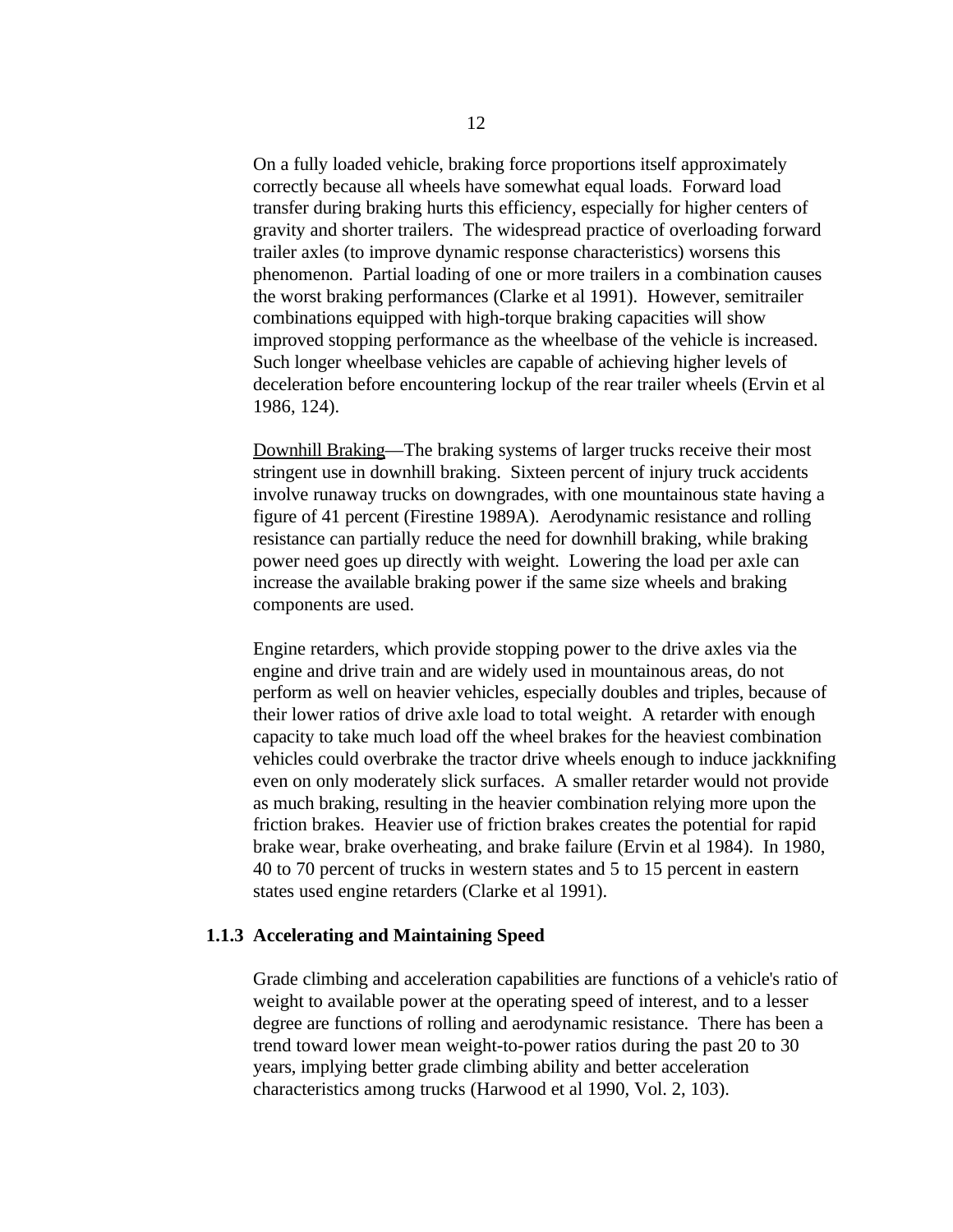Despite this trend, grade climbing ability and acceleration issues remain. One important aspect of vehicle acceleration is the length of time it takes for a vehicle to clear an intersection from a stop. While trucks have gotten more powerful, they have also grown in length, which counteracts the advantage gained by their increased power.

The extent to which a trucks's grade climbing and acceleration characteristics match those same characteristics in other vehicles using a road largely determines the degree of interference a truck causes in any particular stream of traffic. The continuing increase in truck traffic and the wide range of weight-to-power ratios in trucks (which implies a wide variation in the speed achievable on grades and on the time it takes to accelerate from a stop), may have resulted in increased interference in the free flow of mixed traffic. [These traffic interference issues are discussed more fully in Working Paper #6.]

#### **1.1.4 Traction**

Traction availability is a function of the ratio of drive axle weight to gross vehicle weight, as well as pavement-tire friction. In general, adding axles to a vehicle decreases the load on the drive axles and increases the severity of potential traction problems. Multi-trailer vehicles have uniquely low ratios of drive-axle load to vehicle weight. A low load ratio on the drive axles increases the likelihood of jackknifing.

Single unit trucks typically have from 50 to 80 percent of their weight on the drive axle(s). Single trailer combinations typically have from 45 to 55 percent of their weight on the drive axle(s). Western or turnpike doubles have from 20 percent to 25 percent, and triples have only about 15 percent. The laws of physics limit the amount of force that can be directed through the drive axle(s) to the tire-pavement point of friction. When the operator tries to apply more than the limit, the wheels spin and loss of control is possible.

#### **1.1.5 High-Speed Offtracking**

In low-speed offtracking, the rear wheels of a vehicle track inboard of the front wheels of the vehicle. In combination vehicles, another type of offtrack occurs at high speeds that involves the outward drift of the rear of the trailer with respect to the track of the tractor's axles. The extent of the offset, or offtrack, is a function of the trailer wheelbase and the speed of the vehicle. Concern with the consequences of high-speed offtracking increases as the number of trailing units increases, and is expressed predominantly when speaking of the operation of multi-trailer vehicles, especially triples. Simulation models produced net offsets of 0.5-0.8 feet for various-wheelbase semitrailer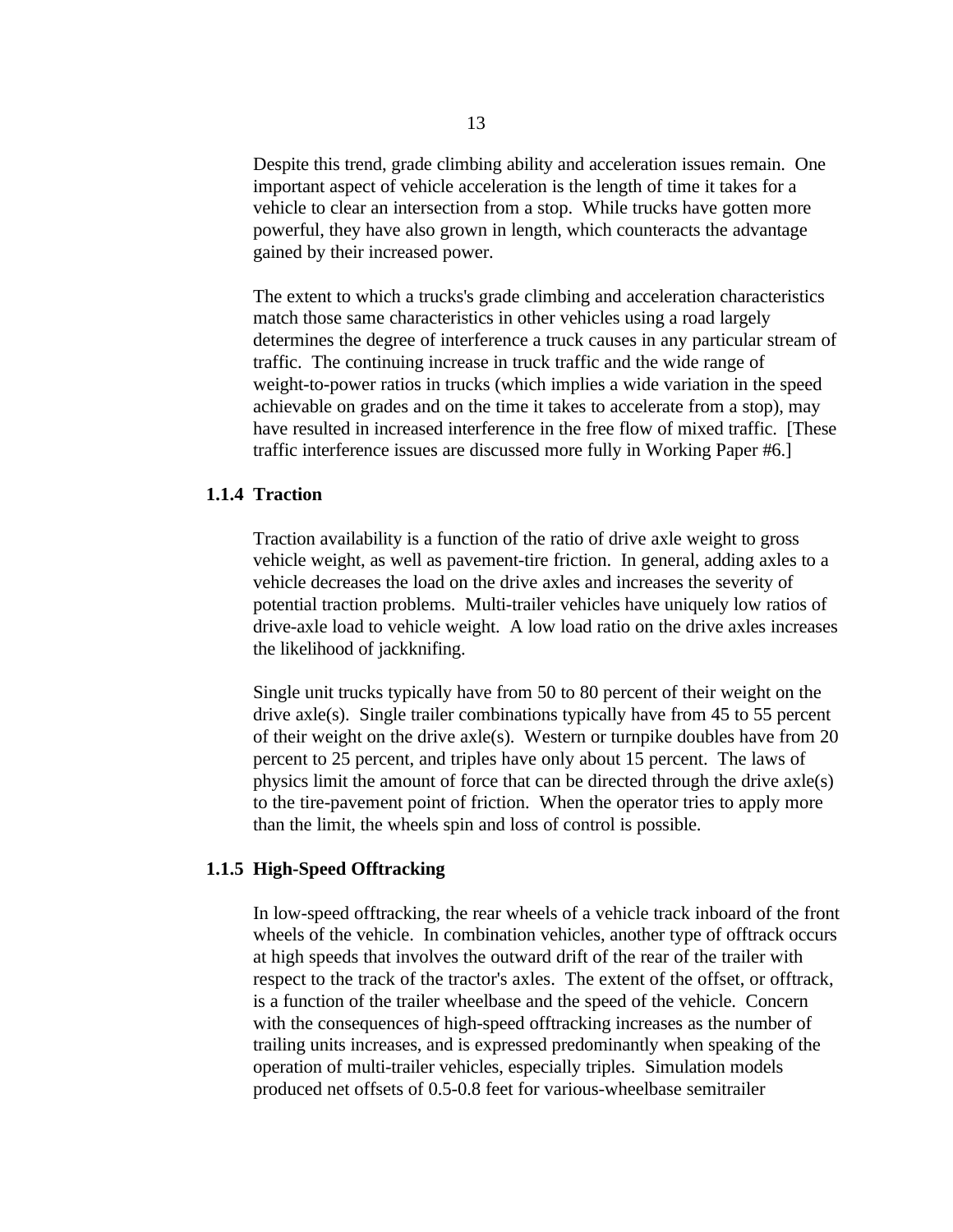combinations, compared to 1.0-1.7 feet for various doubles and triples combinations negotiating a 600-foot radius curve at 55 mph (Ervin et al 1986A, 161).

The high-speed offtracking phenomenon requires that a substantial lateral acceleration level be present before a net outboard path is achieved at the trailer tires. Therefore, this characteristic is of significance only for a limited set of turning conditions; such as, when a vehicle negotiates a freeway ramp and a tight horizontal curve on the mainline at speeds in excess of the design speeds.

Moving to B-Trains or C-Trains would have only a negligible effect on high-speed offtracking (Fancher et al 1986). High-speed offtracking can result in hitting curbs on interchange ramps, creating a rollover hazard, or failing to stay in a lane on curves, but drivers can compensate entirely for high-speed offtracking characteristics of any given vehicle simply by slowing down and keeping their steering axles at least two feet from any ramp curbs (Fancher et al 1990).

High-speed offtracking also translates into a need to start an emergency steering maneuver sooner in order to be effective. This has a similar effect in terms of highway design to the poorer braking response of larger trucks. That is, more stopping sight distance is required to compensate.

## **1.2 Roadway Geometric Features**

This section of the report views the interaction between roadway geometry and large trucks from a roadway perspective, discussing roadway geometric features and how these features interact with specific vehicle performance characteristics. The geometric features discussed here include interchange ramps, intersections, roadway horizontal and vertical alignment, highway cross section, and other geometric features.

The FHWA abstract of an August 1990 report by the Midwest Research Institute (MRI) states that "many of the current highway design and operational criteria are based on passenger car characteristics, even though truck characteristics may be more critical" (Harwood et al 1990).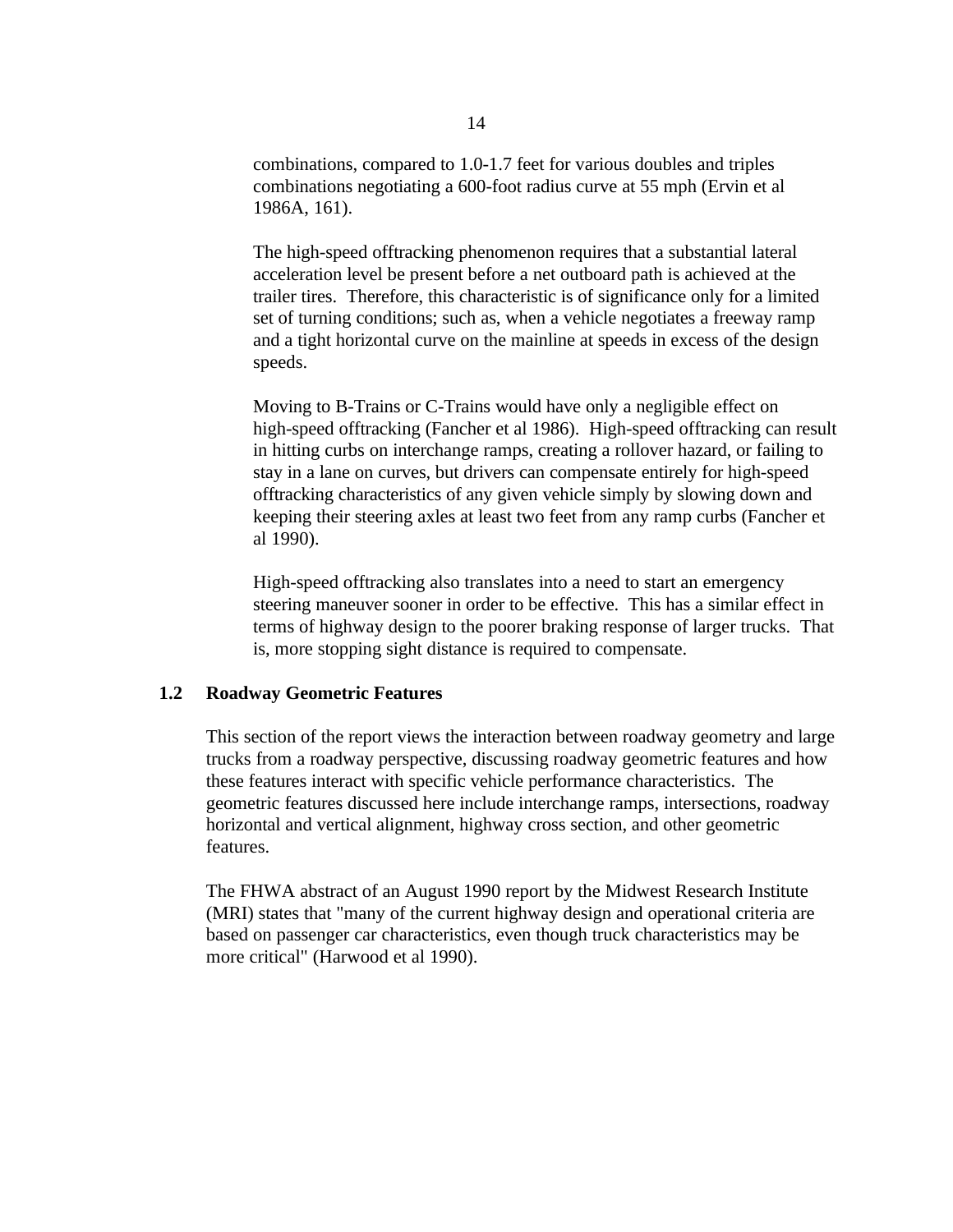#### **1.2.1 Interchange Ramps**

AASHTO policy on the design of interchange ramps is based on the operating characteristics of passenger cars, not trucks. Consequently, the significantly different offtracking, rollover, traction and braking characteristics of some trucks leads to a very small margin of safety against rollover for certain types of combination vehicles. Better speed advisory signs are needed to provide advance warning to those vehicles with the greatest rollover propensity. A 1992 report has identified those features that designers need to consider in order to provide adequate accommodations for trucks on interchange ramps (ITE 1992, 47). These features include:

- Deceleration lane lengths,
- Curbs on the outside of ramp curves,  $\bullet$
- Ramp downgrades, and  $\bullet$
- Horizontal curvature and superelevation.

#### Deceleration Lane Lengths

Length of deceleration lanes designed according to AASHTO policy do not provide adequate time for truck combinations to reduce their mainline speed to one that will allow the vehicle to safely enter the sharp curve of the exit ramp at the end of the deceleration lane without comprising its rollover stability. Research suggests that adequate accommodation of trucks would result in deceleration lane lengths considerably longer than are recommended by the AASHTO guidelines (Ervin et al, 1986B, 107). Trucks with rollover thresholds of 0.30 g (very low), can roll over on some freeway ramps when travelling as little as five mph over the design speed. "For example, on a minimum radius curve (107 feet) with a design speed of 20 mph and a superelevation rate of 0.08 ft/ft, the calculated speed at which the truck will roll over is 24.7 mph" (ITE 1992, 27). Also, many freeway ramp design speeds are much lower than the design speed of the through traffic lanes, calling for a significant speed reduction before trucks can safely negotiate the entrance curve of the ramp. The deceleration lane often does not provide the distance that trucks require to bring about adequate speed reduction, because the deceleration characteristics of autos rather than trucks is typically used to determine the length of the deceleration lane prior to the ramp entrance. Ervin's 1986 report to the FHWA concluded that the AASHTO policy for the length of deceleration lanes also does not allow truck drivers the benefit of a three-second coasting time in gear upon entering the deceleration lane before applying the brakes - an assumption about driving behavior that is implicit in the AASHTO procedure. Ervin estimated that deceleration lane length would have to be increased 30 to 50 percent longer than the AASHTO guidelines to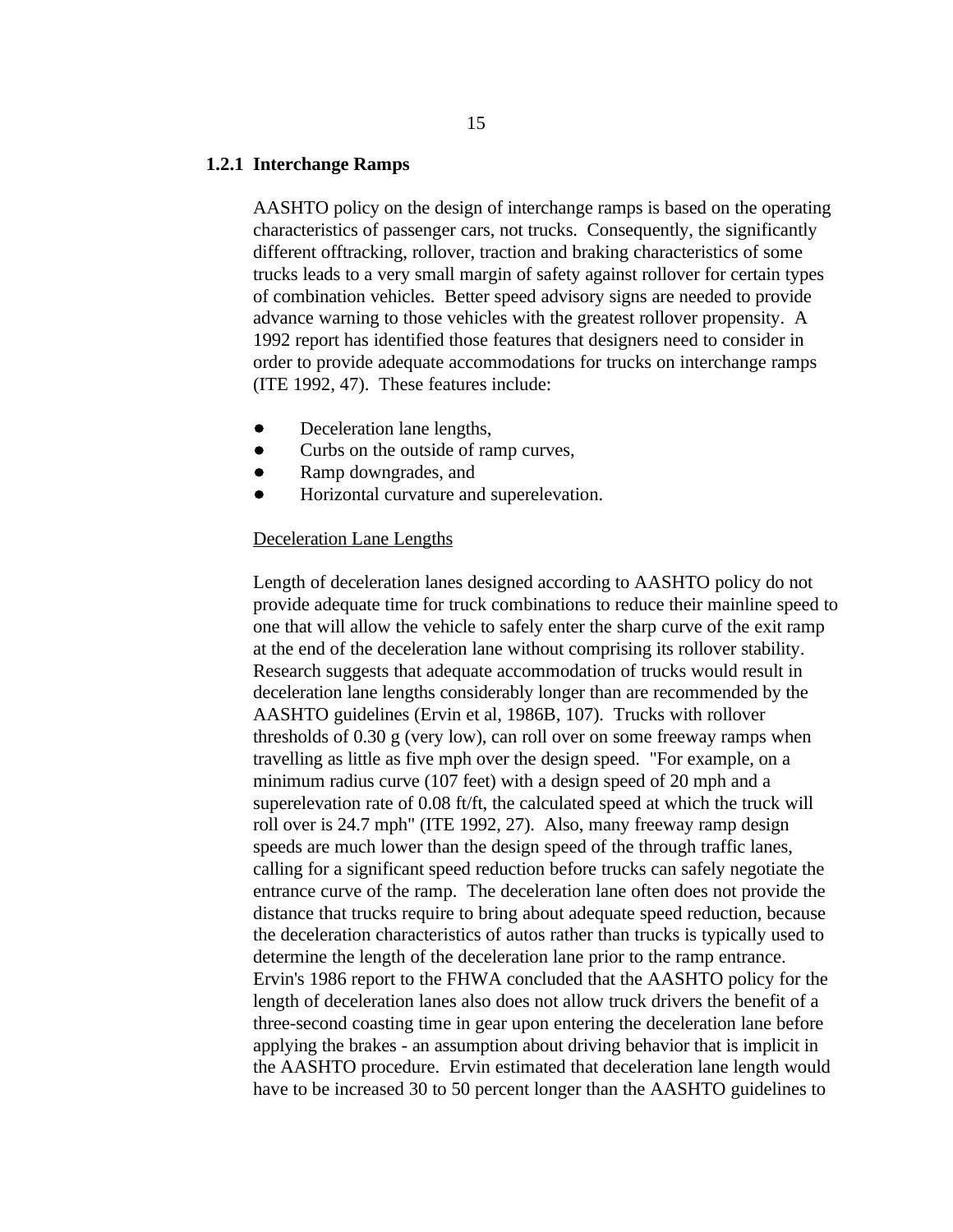realistically reflect the braking constraint of trucks (Ervin 1986, 119). The Institution of Transportation Engineers (ITE) Technical Council Committee took Ervin's finding and produced a table of deceleration lane lengths for trucks (ITE 1992, 48). When that table is compared to the AASHTO Table X-6, the extra length required to accommodate trucks, according to the ITE (for a deceleration lane from a highway with a design speed of 65 mph) ranges from 53 to 57 percent higher than the length recommended in the AASHTO guide - even greater than the estimates derived by Ervin. The absolute differences range from 180 feet on the approach to an exit ramp where traffic is assumed to be running at 50 mph, to 295 feet when ramp traffic is running at 25 mph.

## **1.2.2 Intersections**

Many vehicle characteristics influence intersection design. Radius of curb returns or other pavement edge delineators follows directly from the types of vehicles that the designers wish to accommodate, balanced against considerations of available right-of-way, cost, and pedestrian safety. Typically, rural intersections use a greater radius of curvature than urban intersections, but neither is adequate to fully accommodate long semi-trailer combinations, rocky mountain doubles, or turnpike doubles. Instead, some degree of encroachment by turning trucks outside the roadway or into adjacent lanes is tolerated as a normal course of business at most intersections.

The stopping sight distance available to drivers along the roadways at intersections is a critical intersection issue. MRI has found that:

- $\bullet$ Vehicle length is an important determinant of sight distance at nonsignalized intersections,
- Typical conventional combination vehicles (70 to 75 feet in length) require 14 to 17 percent more stopping sight distance to be able to safely cross intersections controlled by stop signs than the design vehicle used before 1990,
- $\bullet$ A 300 lb/hp, 75-foot truck needs 58 to 135 percent more sight distance than a passenger car for turning right or left at a stop-sign-controlled intersection, and
- Trucks of all types typically need longer change intervals at signalized intersections than are commonly provided (Harwood et al 1990).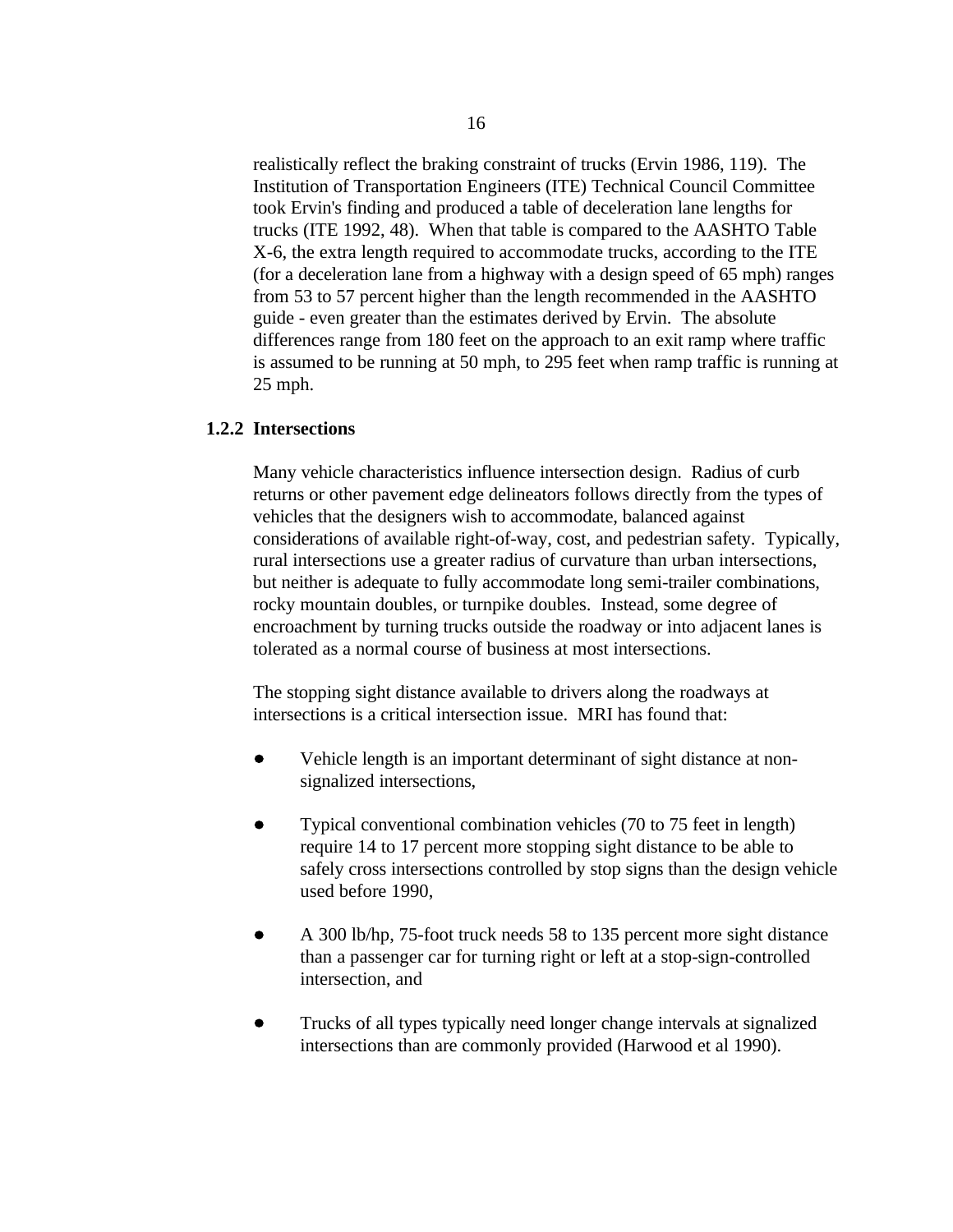Sight distance at intersections has been cited as a great concern in the operation of the longer trucks authorized by the STAA of 1982 (TRB 1989, 150). The MRI study concludes that further investigation is needed to ascertain viable sight distance values for different types of vehicles.

#### **1.2.3 Alignment**

Highway alignment decisions typically trade off the costs of construction, right-of-way, and external social costs against vehicle operating cost and safety. In general, minimum standards are based on safety considerations, with recommended desirable higher standards that are based on operating cost considerations for various general traffic levels.

#### Horizontal Curves

Horizontal alignment features that incorporate vehicle characteristics include the radius of curvature and pavement width on curves. Both of these are based on vehicle offtracking characteristics. These features also relate to a vehicle's ability to withstand lateral forces, and this issue generally predominates in main line horizontal alignment decisions. Horizontal curve sight distance issues also control maximum safe speeds on many curves, translating into the need for lower truck speeds in many cases.

Factors to be selected in designing horizontal curves include a design speed, a rate of superelevation and a side friction factor. The side friction factors that are recommended were developed to maintain a certain amount of auto driver and passenger comfort. Application of the recommended procedures has resulted in the construction of horizontal curves which produce lateral accelerations in trucks that sometimes exceed the rollover limit of the trucks on dry pavements. At other times, on wet pavements, they produce lateral accelerations in trucks that exceed the tire/pavement friction force and lead to skidding. For semitrailer combinations with a rollover threshold of 0.35, the margin of safety against either skidding or rolling over appears to increase as the design speed of the curve increases. That is, on a curve with a design speed of 20 mph and a 0.04 superelevation, the truck will roll over at 27 mph; on a 30 mph design speed curve, same superelevation, the truck will skid out of control at 40 mph; at 40 mph design speed, the truck will skid at 54 mph; at 50 mph design speed, the truck will skid out at 67 mph (Harwood et al, 1990, 199). The design procedures seem to produce the most unsafe conditions for trucks on curves with low design speeds - such as are encountered on freeway ramps.

## Vertical Curves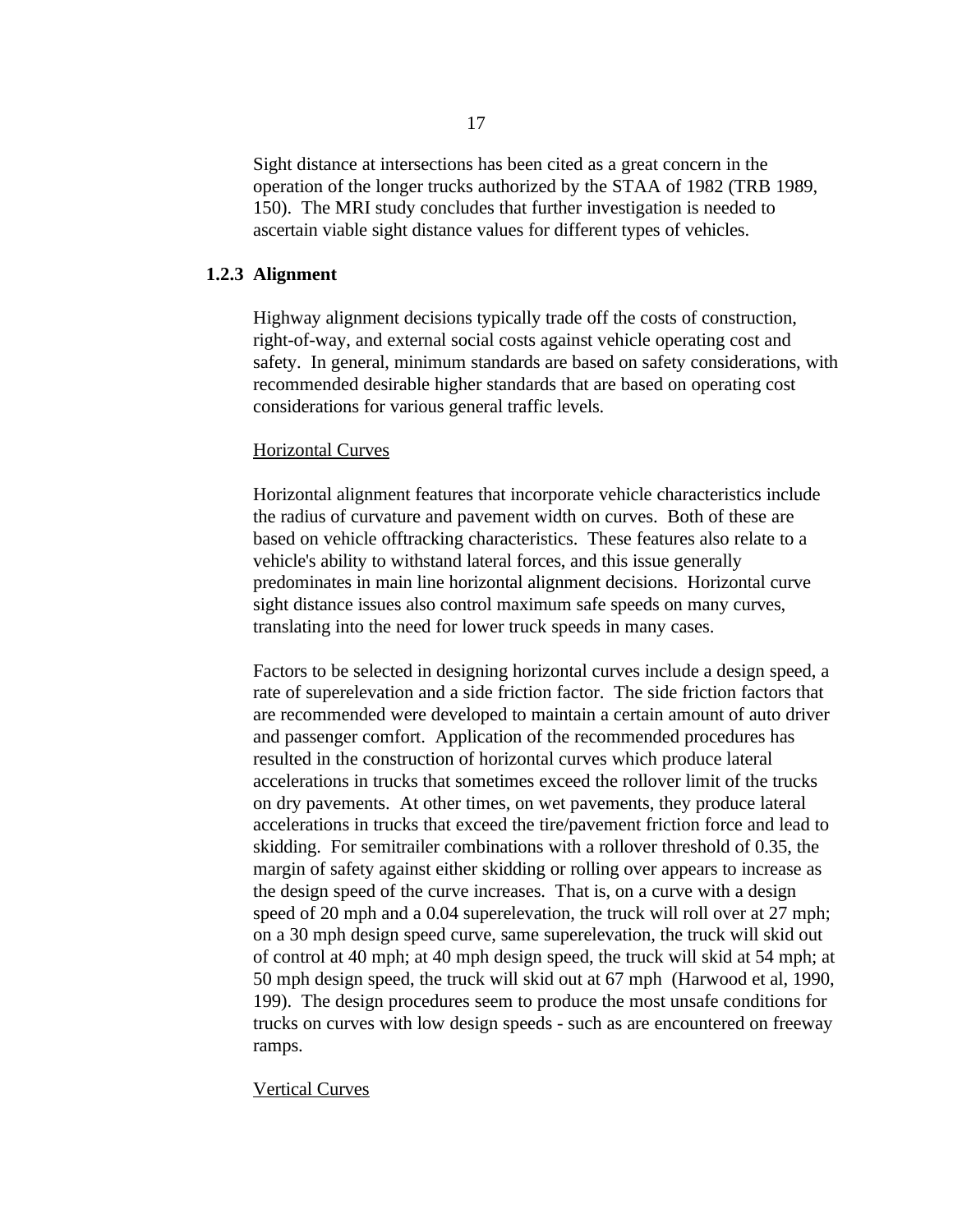Crest vertical curves (curves that begin with an upgrade, a positive grade, and then transition to a downgrade, a negative grade) are typically designed to provide enough sight distance to allow a vehicle to brake to a stop before colliding with a hazard in the roadway. Factors used in the calculation of the length of vertical curve necessary to provide that safety include several whose values are quite different for automobiles and for trucks. The design guides use eye heights and deceleration rates that are typical for automobiles. The design eye height for autos has gradually reduced from 54 inches in 1954 to 42 inches today. Consequently, highways designed according to the earlier guidelines will have provided a shorter length of crest vertical curve than those designed and built according to more recent recommendations. Eye height for trucks is estimated to range between 75 and 93 inches. Therefore, the use of either eye height would have provided adequate sight distance for trucks, if deceleration rates were comparable. But deceleration rates for trucks and autos are not comparable; trucks need longer distances to stop, from any speed.

A study performed for the FHWA concluded that AASHTO criteria for stopping sight distance may be inadequate to accommodate trucks with conventional brake systems. The authors developed an alternative set of criteria based on their own estimates of truck driver braking performance, but cautioned that additional data is needed on the real-world distribution of driver braking performance. Further, the calculated stopping sight distance for trucks was not very sensitive to the difference between the 75- and the 93-inch eye height. (Harwood et al, 1990, 66).

Trucks cannot maintain speeds on some upgrades. Design guidelines call for the construction of truck climbing lanes alongside two-lane highways when the longer gradients cause truck speeds to be reduced by 10 mph. This "critical length of grade" is primarily dependent upon the ratio of the truck weight to its engine horsepower. That ratio has been reducing over time as truck engines become more powerful, even as the average gross weights increase.

## **1.2.4 Cross-Section**

Simulation studies of the operation of semitrailer combinations on interchange area ramps suggest that the maximum break in grade allowed by the AASHTO design guide between pavement and shoulder is too high, and can induce rollover in some trucks (Ervin, 1986, 33). The evidence, however, is not strong enough to support any change in the recommended design procedure.

Similarly, AASHTO's 1989 "Roadside Design Guide" categorizes a 6:1 sideslope from edge of shoulder as a "mild" slope. Ervin questions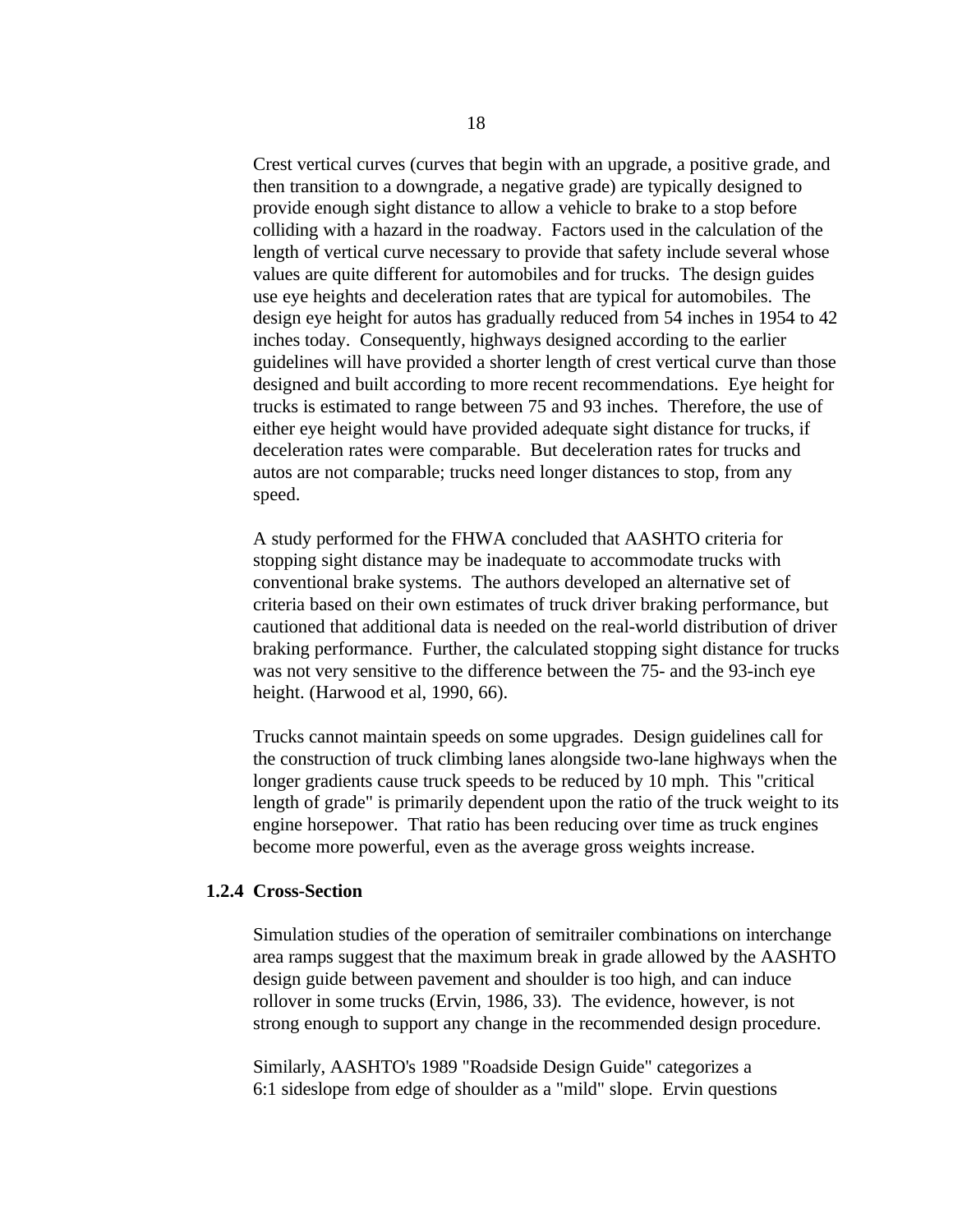whether some trucks can remain upright on such a slope after losing control and leaving the pavement. No hard evidence exists to support a change in the recommended practice.

#### **1.2.5 Other Roadway Geometric Features**

#### Overhead Clearance

Prevailing height limits have created a highway system that would require substantial investment to accommodate higher vehicles. A vehicle of maximum, legal height that both weighs out and cubes out under regulations possesses a rollover threshold low enough to provide a good argument against further increases in the height limit. Conversely, lowering height limits would increase stability of some vehicles in turns.

## **2.0 Implications of Policy Options**

#### **2.1 Limiting Vehicle or Trailer Lengths**

Overall length of a vehicle and trailer length have been regulated to various degrees by states and the Federal Government during the history of truck size and weight regulation. Before the 1982 STAA, common state practice of regulating overall length resulted in cabs with minimum dimensions from the front bumper to the rear of the cab. Drivers and driver groups alleged a lack of safety and comfort in these resulting cabs, and those concerned with fuel efficiency argued that the blunt-nosed, cab-over-engine tractors had a very high drag coefficient, compared to what could be achieved with a long-nose, conventional cab. Fixing overall length limit for combination vehicles seemed to prevent those possible gains in driver safety and comfort, and fuel economy.

The 1982 STAA attempted to remedy this situation by requiring states to allow 48 foot semitrailers on a subset of the nation's highways, while disallowing their regulation of overall vehicle length. Early implementation of that statute showed that these vehicles did not fit within the bounds of many interchange ramps and intersections on the highway network. A grandfather clause in that legislation led to the operation of combination vehicles with semitrailer lengths ranging from 50 to 59.5 feet in 25 States (TRB 1989). The States knew that length of the semitrailer was not the precise feature that made some combinations unable to stay within their lanes. It is the wheelbase, the dimension from the kingpin to the center of the rear axle group, that is the primary determinant of the low-speed offtracking characteristic of a semitrailer combination. By 1989, nine States were also prescribing a maximum wheelbase for these vehicles.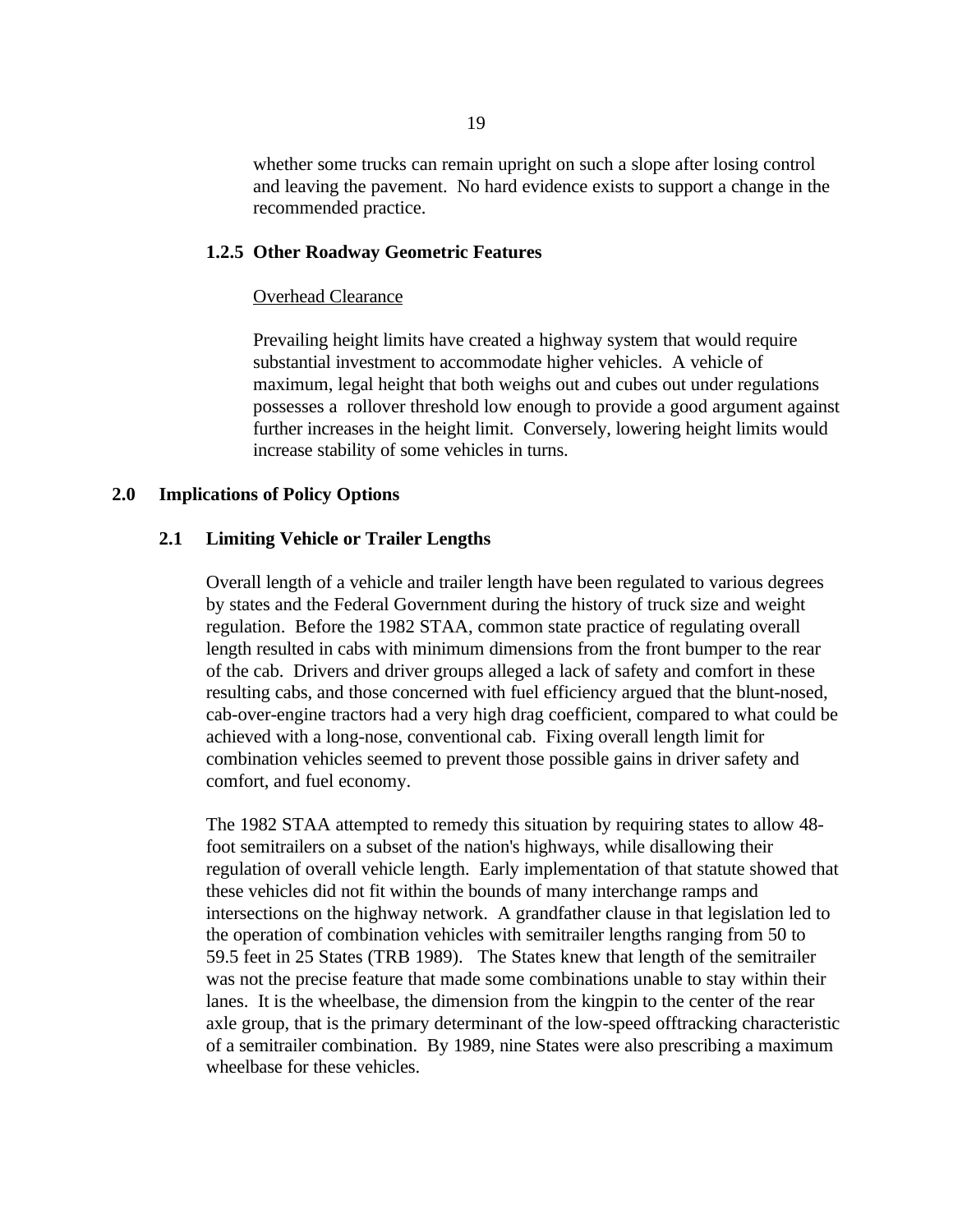## **2.2 Limiting the Distance From The Kingpin to The Rear Axle**

This vehicle dimension is the primary contributor to the low-speed offtracking character of a truck. Therefore, it has a direct effect on the maneuverability of the vehicle on interchange ramps, at intersections, and on roadways with restrictive horizontal alignment. Past studies of the appropriateness of setting such a limit have examined the impact on the stability of the vehicle as well as on shipper productivity. A consensus value of 40-41 feet seems to minimize the effect on both (TRB 1989, 206).

# **2.3 Limiting Rollover Threshold or Set Rollover Standard**

The static roll stability of a vehicle comes into play as the vehicle turns. Consequently, a rollover standard would improve the stability of vehicles on freeway ramps, on roadways with restrictive horizontal alignment and, to a lesser degree, during low-speed turning maneuvers at intersections.

Selection of an appropriate static roll threshold would be the first problem encountered. The Canadian Roads and Transportation Association of Canada (RTAC) study set a target of 0.40g; the TRB study of the Turner Truck set a target of 0.38g; and a target of 0.35g seemed more reasonable to the New Zealand government (Bass and White, 1989).

Studies conducted by UMTRI for FHWA found that the target level of 0.38g was "achievable with current hardware, especially if free plays in the springs and fifth wheel are kept to a minimum" (Fancher and Mathew, 1990, 29). This level was obtainable for a fully-laden, STAA-authorized semitrailer combination with the center of gravity of the payload at the center of the cargo container. However, the authors noted that some existing semitrailer combinations with high payloads, soft springs, 96-inch track widths, and considerable suspension lash may have rollover thresholds as low as 0.25g.

The final hurdle appears to be the ability to enforce such a standard. Variations in loading practice have a great effect on the center of gravity of a loaded cargo container, so that any payload with a higher center of gravity than at the center of the cargo container will degrade the rollover threshold of that vehicle.

In its concluding remarks in the Turner Study report, the TRB states, "The relationship between rollover threshold and accident experience has been clearly demonstrated and establishes the basis for regulation. Regulating rollover threshold would be complex, because it depends on both the design and the loading of the truck" (TRB 1990, 205).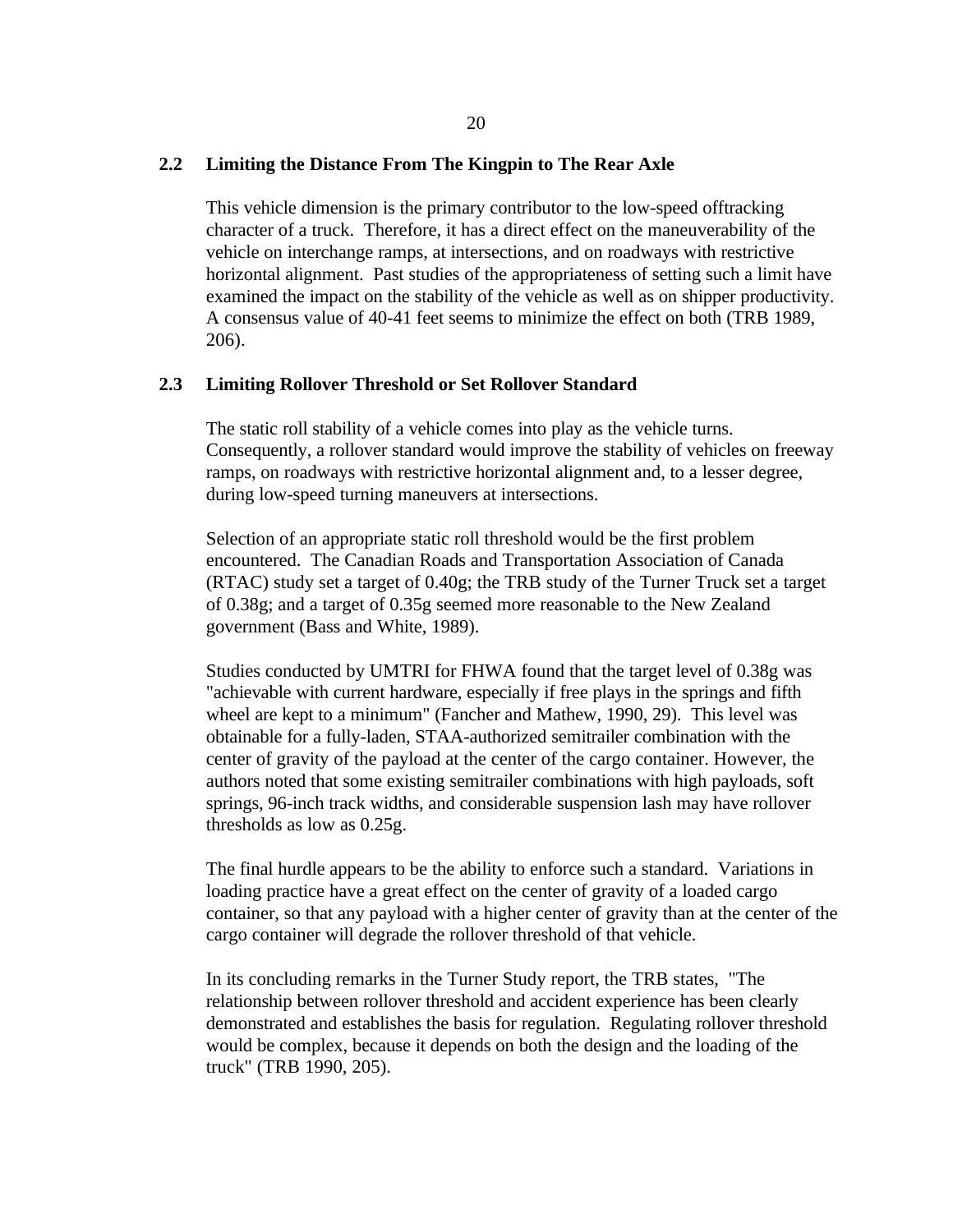#### **2.4 Setting a Length Limit for Doubles Combinations**

From the standpoint of highway geometry features, longer overall lengths of doubles combinations typically increase offtracking, especially at low speeds while turning corners, and also increase the potential for interfering with traffic flow because of the added difficulties in passing and merging.

Standard A-train configurations typify U.S. doubles operations, and trailer lengths range from 28 feet each on Western doubles to two 45-feet-long trailing units on Turnpike Doubles. Western doubles fit very well on the horizontal alignment of our highways, even better than the more ubiquitous STAA-authorized semitrailer combination. The Western double's maneuverability in tight situations is its greatest attribute; and with an overall length of about 70 feet, the Western double operates safely with respect to most other highway geometric features as well. Turnpike doubles present an insurmountable low-speed offtracking characteristic to the exit ramps on the roadways on which they are allowed to operate. Hence, special breakup areas are constructed adjacent to the turnpike's main roadway where the vehicles are separated into two semitrailer combinations before being allowed to exit from the turnpike. Studies conducted by the TRB concluded that twin 34-foot long doubles possessed offtracking characteristics similar to the STAA-authorized semitrailer combination, and were considerably more stable than the shorter Western doubles.

In contemplating setting a length limit for doubles operations, one first has to decide whether the "length" is the maximum length of any one unit, the maximum total length of the cargo-carrying units, or the maximum overall length of the combination. Operation of doubles with cargo units of different lengths is not widespread in this country. Such Rocky Mountain Doubles operate in only 11 Western States. But operations of doubles with the same length in each trailing unit have expanded considerably since passage of the STAA of 1982.

The consequences of past attempts to limit the overall length of semitrailer combinations suggest what would happen if the length of doubles were similarly restricted. That is, the length of the cargo units would be maximized at the expense of reduced driver comfort and safety, and fuel economy from a cab-over-engine, short-wheelbase tractor. Such a consequence would also maximize (worsen) the low-speed offtracking characteristic of a double that is limited in overall length, assuming a normal placement of axles.

Limiting the total length of the cargo-carrying units, to something like the Turner Truck studied by the TRB (32 to 34 feet), would likely result in the operation of doubles equipped mostly with tandem axles, to take advantage of the extra gross weight than allowed by application of Federal bridge formula. Such a vehicle would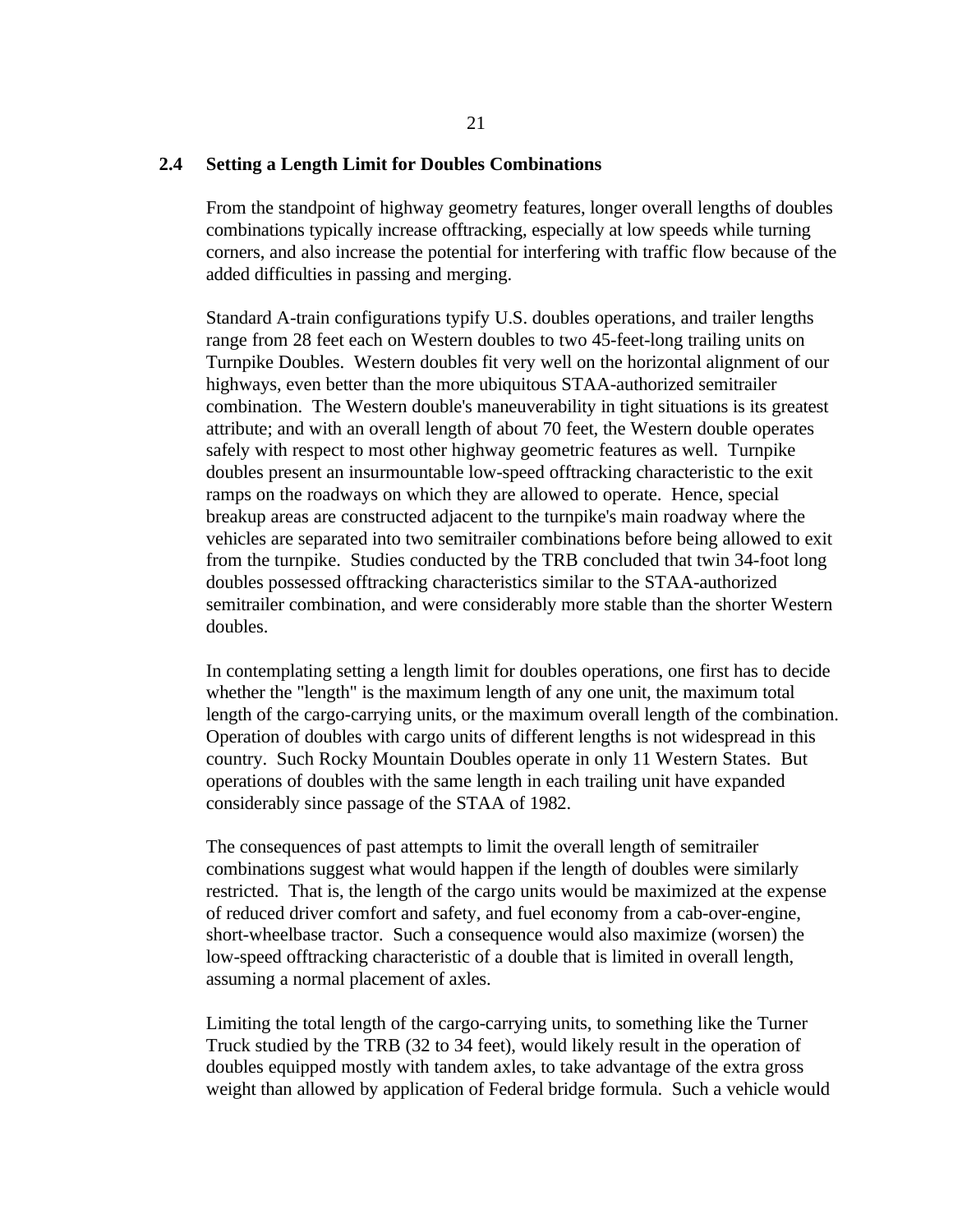have reasonable offtracking characteristics, and would possess more stability and better dynamic braking performance than the five-axle Western doubles (28-foot units) they were designed to replace (TRB 1990).

# **3.0 Summary**

- The low-speed offtracking characteristic of some STAA-authorized semitrailer combinations can cause damage to roadway appurtenances and inconvenience to other motorists; primarily at urban intersections with restrictive geometry.
- Attempts to minimize the consequences of this characteristic by limiting the semitrailer wheelbase lead to a longer trailer overhang. Such an event prompts closer attention to the available stopping sight distance at intersections before such turning movements can be safely accommodated.
- Drivers of semitrailer combinations who move their rear axle set all the way back for highway driving, to provide a smoother ride, have also reduced the tendency for jackknife by maximizing their stopping performance. They have also minimized the rearward amplification of the vehicle, but have worsened the low-speed offtracking character of the vehicle.
- Freeway deceleration lanes designed according to recommended procedures fail to provide enough braking distance for some trucks to reduce their speed to the design speed of the interchange exit ramp curve. Trucks with low rollover thresholds can roll over on some freeway ramps when travelling as little as 5 mph over the design speed of the ramp curve.
- Design of horizontal curves requires the selection of a rate of superelevation and the side friction factor. Use of the recommended side friction factors has resulted in the construction of horizontal curves that produce lateral accelerations that cause some trucks to roll over on dry pavements or skid out on wet pavements.
- Recommended design criteria for crest vertical curves may provide inadequate  $\bullet$ stopping sight distance for trucks with conventional brake systems. Highways designed according to older recommended procedures provide less sight distance than do highways built in accord with more recent procedures.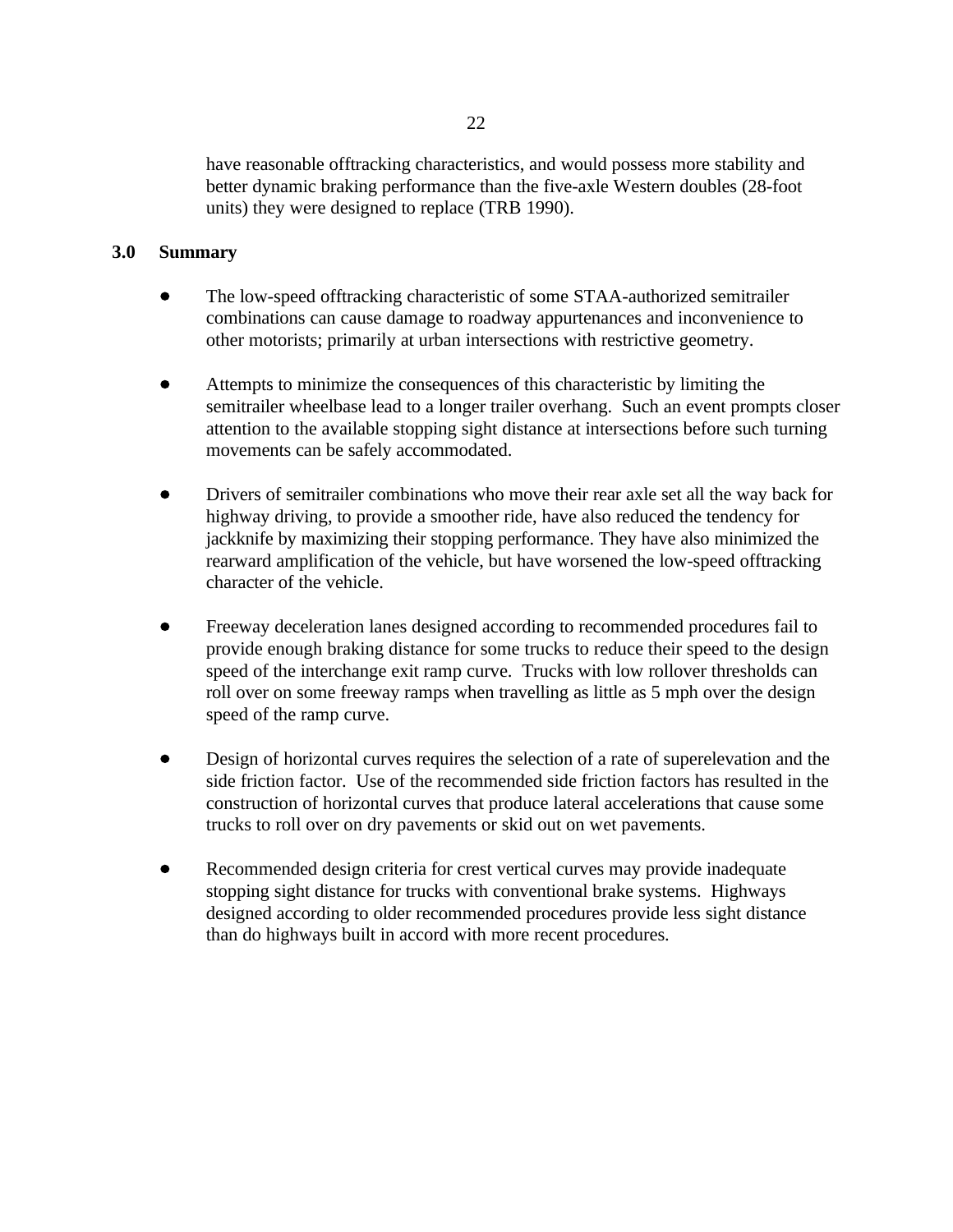## **4.0 Knowledge Gaps and Research Needs**

- Intersection stopping sight distances derived from application of AASHTOrecommended procedures have been shown to be inadequate in a pilot study conducted as part of a 1990 research effort for FHWA by the MRI. That study concluded that recommended sight distances needed to be increased by anywhere from 17.5 percent to 135 percent, depending upon the truck driver's braking performance, the length of the truck and the weight-to-power ratio of the truck. MRI called for a full-scale study of this issue.
- A specific aspect of the above study would be an investigation of the real-world distribution of truck driver braking performance.
- Highway departments need to know the cost and the effectiveness of measures taken to modify the roadway system to better accommodate the operating characteristics of trucks. AASHTO guides are continually being modified to reflect changes in truck size and configuration, but these guides apply primarily to new construction or to major reconstruction. Studies are needed to investigate what can be done at lower cost to improve the traffic safety environment. Freeway interchange areas appear to be a logical focus for study, as some States report up to 10 percent of truck accidents occurring on freeway ramps. Truck safety studies report that trucks often encounter trouble on exit ramps because of inadequate deceleration lane lengths. Lengthening the deceleration lane appears to be an effective way of allowing trucks to reduce their speed to a safe speeds on the exit ramp. This would be less costly than changing the geometry of the ramp curve itself. A nationwide survey of a sample of interchange areas could relate the design features in Section 1.2.1 to an historical accident record at each interchange, could provide estimates of the cost of modifying certain design features of the interchange area that seem "over-involved" in that accident record, and could provide estimates of accident savings by type of modification.
- We need to explore a possible need for more effective underride protection for trailers with large rear overhangs. The use of such trailers is expanding as states move toward allowing longer semitrailers without accommodating longer wheelbases. Such trailers may need both rear and side underride protection given their tendency to swingout into opposing traffic during tight turns.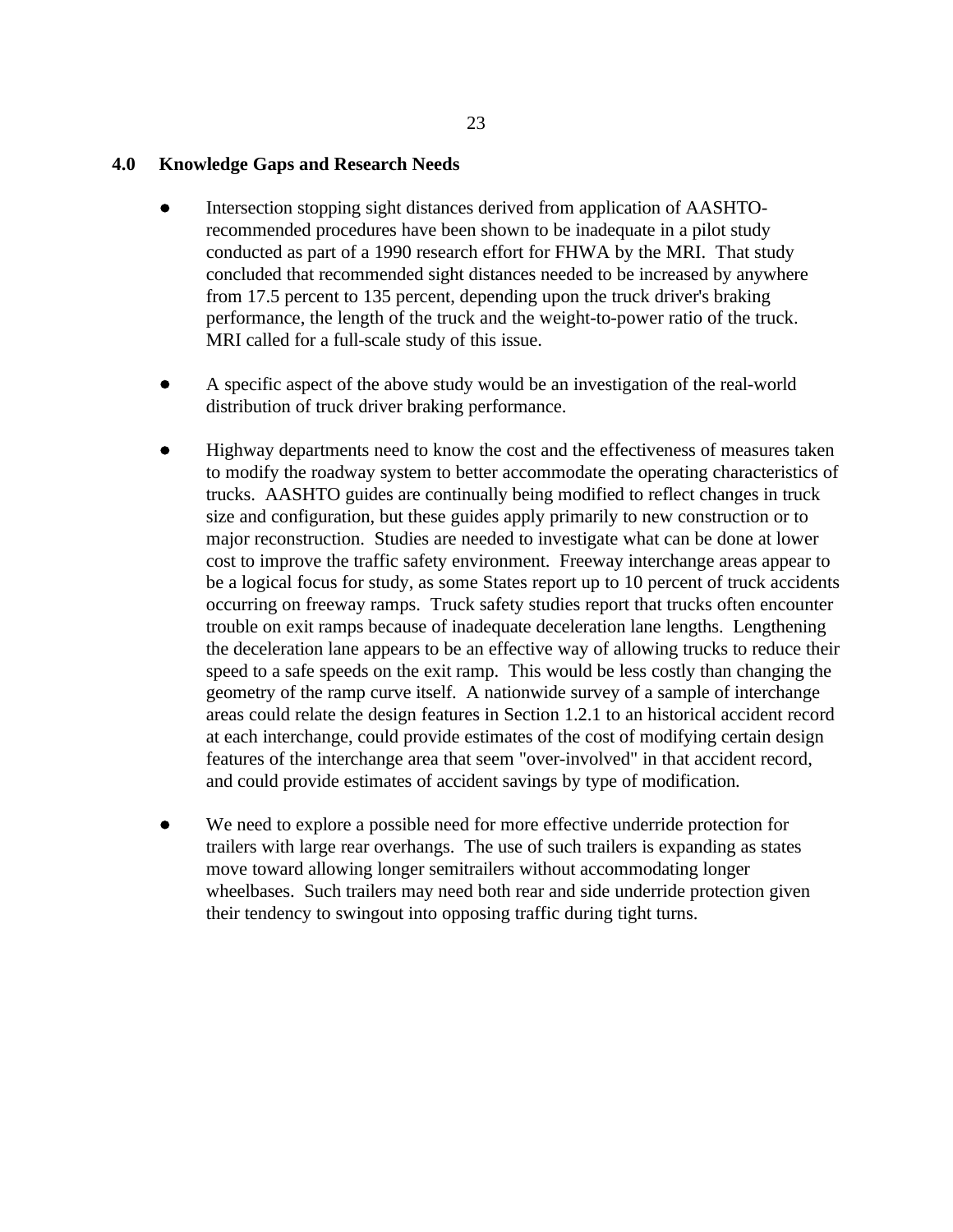# **5.0 References for Roadway Geometry Working Paper**

# 1993

Lawrence, Mark A. Conversation with Roger Mingo Regarding Bread Trucks in Oklahoma. November 1993.

Mingo, Roger D. Notes on Implementation of Bicycle-Wheel Offtracking Model. May 1993. Unpublished programs and tables based on paper in TRR 1052 (Sayers 1986).

# 1992

Institute of Transportation Engineers (ITE), Geometric Design and Operational Considerations for Trucks, Pub. No. IR-062, Washington, D.C. 1992.

# 1991

Clarke, Robert M.; Radlinski, Richard W.; and Knipling, R.R., "Improved Brake Systems for Commercial Motor Vehicles", Report to Congress as mandated by the Truck and Bus Safety and Regulatory Reform Act of 1988, NHTSA, April, 1991.

Harkey, D.L.; Zegeer, C.V.; Reinfurt, D.W.; Davis, S.E.; Stewart, J.R.; and Council, F.M., "Operational Impacts of Wider Trucks on Narrow Roadways", June 1991. The Scientex Corporation, Charlotte, Report No. FHWA/RD-90/103.

Jack Faucett Associates, "Evaluation of Out-of-Service Criteria"; April 1991, for FHWA.

MacAdam, C.C. "The Crosswind Sensitivity of Unladen Doubles and Triples Combinations and their Susceptibility to Wind-Induced Offtracking and Rollover." 1991. UMTRI. In 12th IAUSD Proceedings.

McNamara, Jim. "Why Do Brakes Go Out of Adjustment?" Transport Topics. June 10, 1991. ATA, Alexandria, Virginia.

Tracy, William. "Apply the Brakes to Irresponsible Braking." Transport Topics. August 5, 1991. ATA, Alexandria, Virginia.

# 1990

Billing, John R.; Nix, Fred P.; Boucher, Michael; Raney, Bill. "On the Use of Liftable Axles by Heavy Trucks", December 1990, Transportation and Technology Branch, Ministry of Transportation of Ontario. Report No. CV-90-06.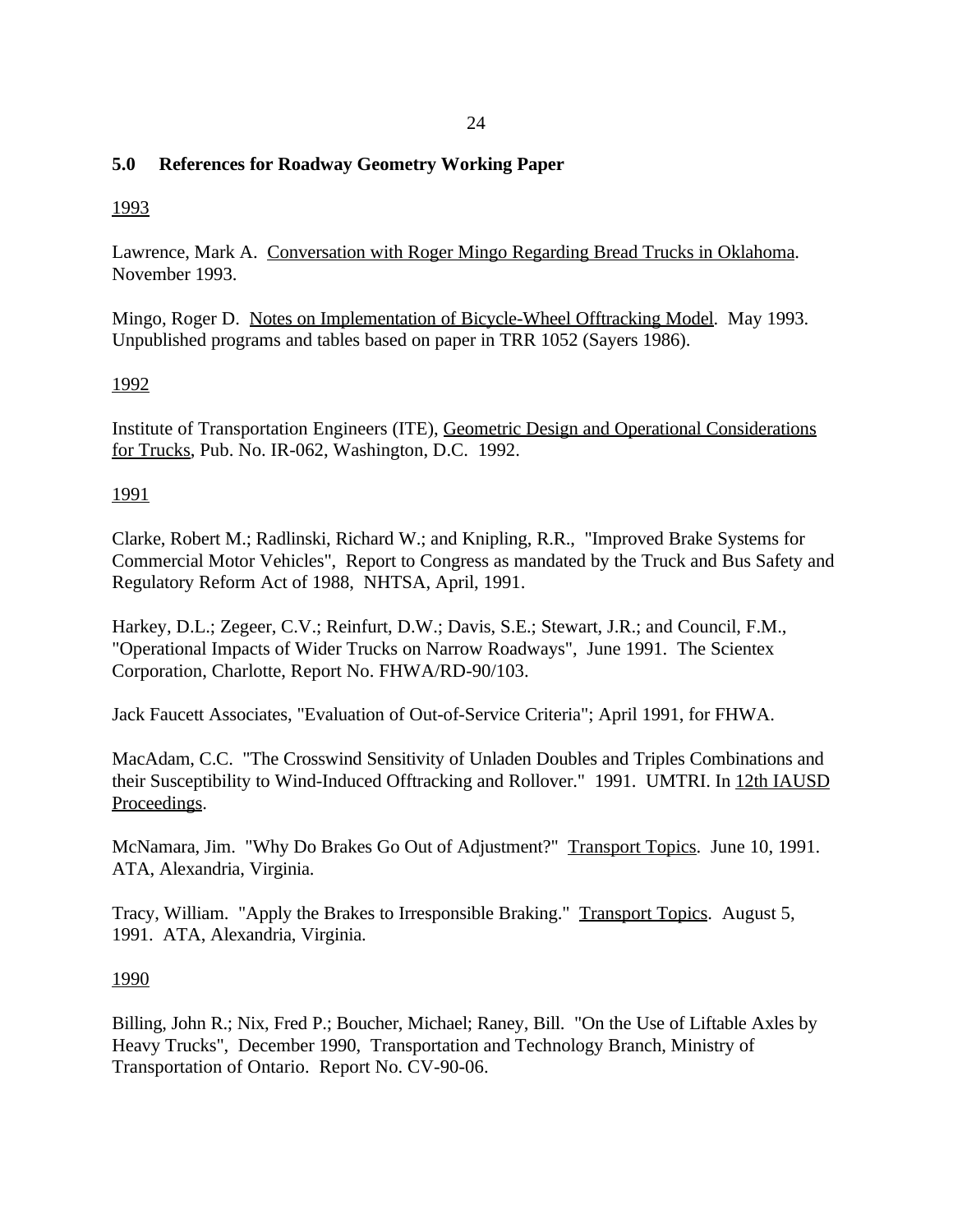Fancher, Paul S.; and Mathew, Arvind, "Safety Implications of Various Truck Configurations", January 1990, UMTRI, Ann Arbor, FHWA Report No. FHWA/RD-89/085.

Harwood, D.W.; Mason, J.M.; Glauz, W.D.; Kulakowski, B.T.; and Fitzpatrick, K. "Truck Characteristics for Use in Highway Design and Operation", August 1990, Midwest Research Institute, Kansas City, FHWA Report No. FHWA/RD-89/226.

"Antilock Brakes on Trucks: They Deliver the Goods", in Status Report, Vol. 25, No. 5. May 19, 1990. Insurance Institute for Highway Safety (IIHS).

Mikulcik, E.C.; and Jensen, L.G. "Low Speed Off Tracking of Multiple-Axle Road Vehicles." Department of Mechanical Engineering, University of Calgary. Presented at SAE International Congress and Exposition, Detroit. March 1990.

Slagle, Wayne M. "Increased Stability of Twin Trailers." October 1990. In SAE Publication SP-843, Total Vehicle Ride, Handling and Advanced Suspensions. Talbott Associates for ATA.

SYDEC, Inc., with Jack Faucett Associates, "Productivity and Consumer Benefits of Longer Combination Vehicles", for Trucking Research Institute, January 1990.

Transportation Research and Marketing; Challis, Idaho; "A Study of the Operating Practices of Extra-Long Vehicles", December 1990, for AAA Foundation for Traffic Safety, Washington, D.C.

Transportation Research Board, "New Trucks for Greater Productivity and Less Road Wear", Special Report 227, Washington, D.C., 1990.

# 1989

Bass, Peter H. and White, David M.; "Safety Improvements for Increased Weights and Dimensions in New Zealand", in Proceedings of the Second International Symposium on Heavy Vehicle Weights and Dimensions, Kelowna, British Columbia, June 1989.

Council, Forest M. and Hall, William L., "Large Truck Safety in North Carolina: The Identification of Problem Locations in the Designated Route System", October 1989, University of North Carolina Highway Safety Research Center for Governor's Highway Safety Program.

Fancher, Paul; Mathew, Arvind; Campbell, Kenneth; Blower, Daniel; and Winkler, Christopher; "Turner Truck Handling and Stability Properties Affecting Safety", July 1989, UMTRI, Ann Arbor, for NCHRP, Washington, D.C.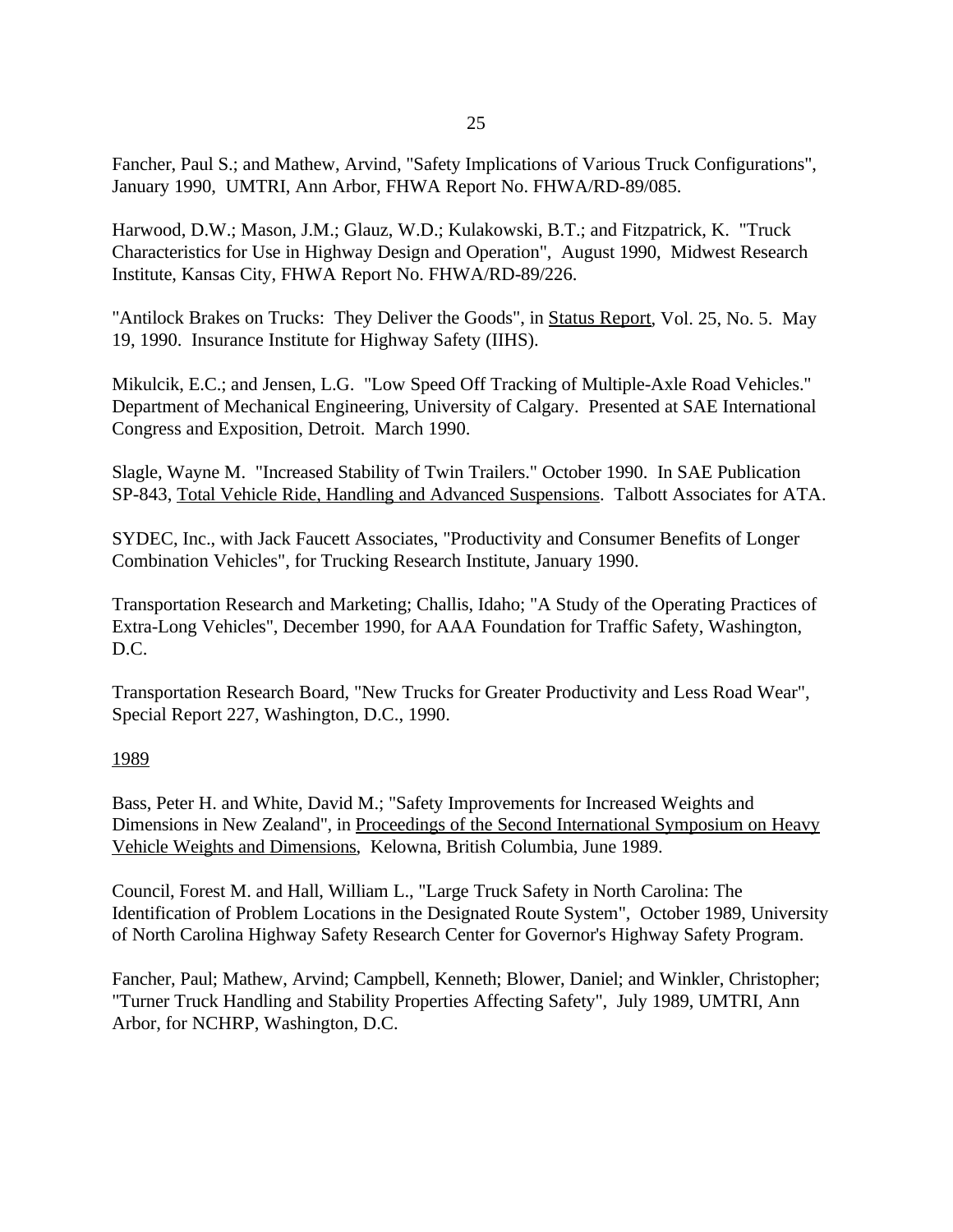Firestine, M.; McGee, H.; and Cunningham, D.; "Reducing Runaway Truck Accidents through Weight-Based Advisory Speeds", September 1989A, Walcoff and Associates, Inc., Alexandria, Virginia, FHWA Report No. FHWA/IP-89/023.

Firestine, M.; McGee, H.; and Toeg, P.; "Improving Truck Safety at Interchanges", September 1989B, Walcoff and Associates, Inc., Alexandria, Virginia, FHWA Report No. FHWA/IP-89/024.

LeBlanc, P.A.; El-Gindy, M.; and Woodrooffe, J.H.F. "Self-Steering Axles: Theory and Practice", August 1989, Vehicle Dynamics Laboratory, National Research Council of Canada. SAE Technical Paper Series 891633.

Transportation Research Board (TRB), "Providing Access for Large Trucks", TRB Special Report 223, Washington, D.C., 1989.

# 1988

Council, Forest M. and Hall, William L.; "Large Truck Safety in North Carolina", October 1988, University of North Carolina Highway Safety Research Center for Governor's Highway Safety Program.

DeCabooter, Philip H. and Solberg, Clinton E., "Designated Highway System Truck Operation Study", Paper presented at TRB, January 13, 1988.

Parker, D.J.; and Hutchinson, B.G.; "Large Truck Braking at Signalized Intersections", December 1988, Department of Civil Engineering, University of Waterloo, for Ministry of Transportation of Ontario.

# 1987

Clarke, R.M.; Leasure, W.A., Jr.; Radlinski, R.W.; and Smith, M.; "Heavy Truck Safety Study", March 1987, NHTSA, prepared in response to Sec. 216, Motor Carrier Safety Act of 1984.

Jones, Ian S. and Stein, Howard S.; "Defective Equipment and Tractor-Trailer Crash Involvement", September 1987, Insurance Institute for Highway Safety.

Robertson, H. Douglas; Harkey, David L.; Davis, Scott E.; August 1987, "Safety Criteria for Longer Combination Vehicles", Analysis Group, Inc., for FHWA Office of Research and Development.

Sparks, Gordon; Bielka, John; Smith, Anne; Marzolf, Donna; and Neudorf, Russ; "The Safety Experience of Large Trucks in Saskatchewan", (1987), University of Saskatchewan, Regina, for Saskatchewan Highways and Transportation and Transport Canada.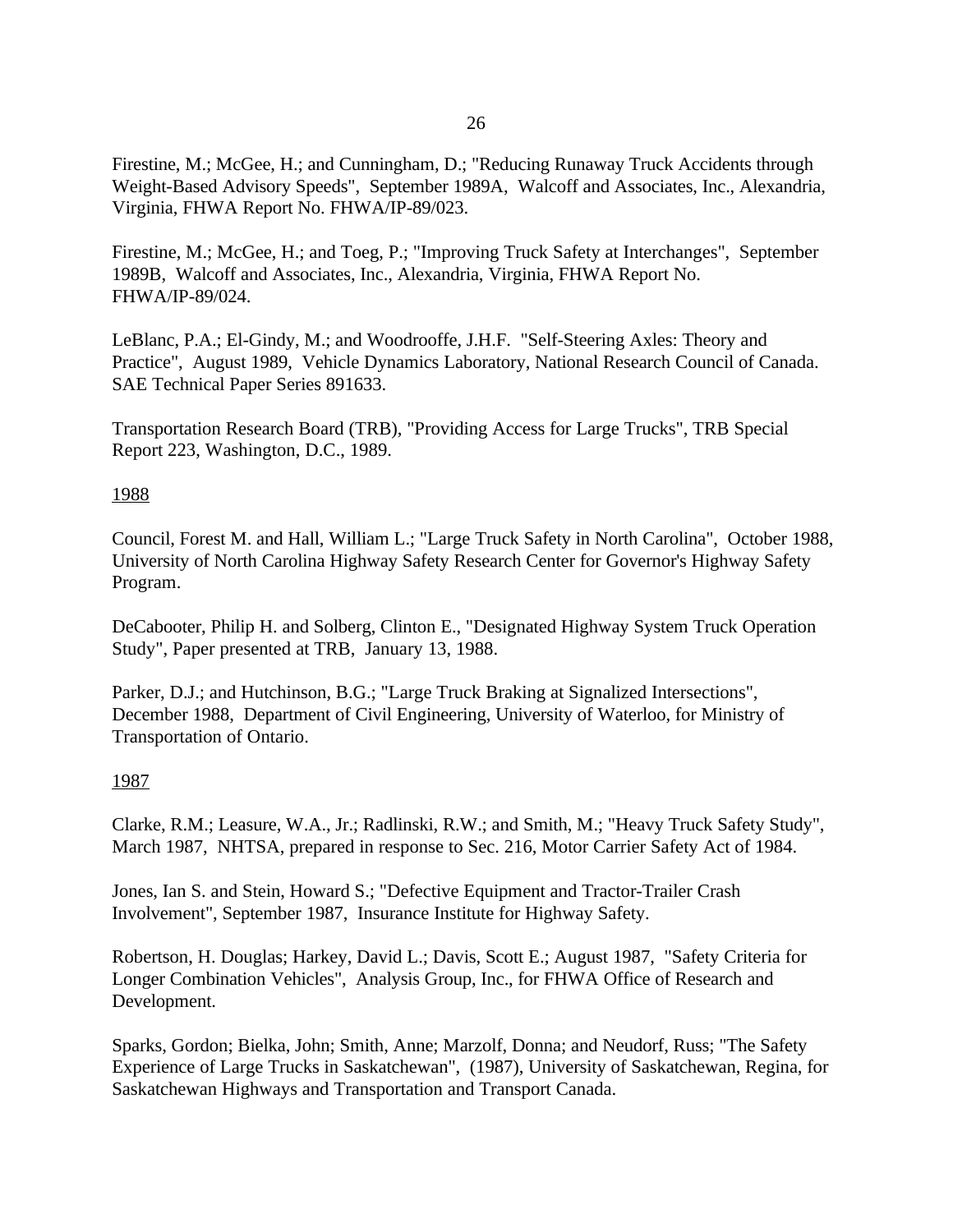Winkler, C.B.; Fancher, P.S.; Carsten, O.; Mathew, A.; and Dill, P.; "Improving the Performance of Multitrailer Vehicles: A Study of Innovative Dollies", December 1987, UMTRI, Ann Arbor, for FHWA.

# 1986

Billing, J.R.; and Mercer, W.R.J. "Swept Paths of Large Trucks in Right Turns of Small Radius." In Symposium on Geometric Design for Large Trucks. Transportation Research Record 1052. 1986A.

Billing, J.R. and Mercer, W.; "Demonstration of Baseline Vehicle Performance: B-Train Double, C-Train Double, A-Train Triple, and C-Train Triple" (four reports), June 1986B, Ontario Ministry of Transportation and Communications, for CCMTA/RTAC Vehicle Weights and Dimensions Study.

Ervin, R.D.; Nisonger, R.L.; MacAdam, C.C.; Fancher, P.S. "Influence of Size and Weight Variables on the Stability and Control Properties of Heavy Trucks", July 1986A, UMTRI, Ann Arbor, FHWA Report No. FHWA/RD-83/029.

Ervin, R.; Barnes, M.; MacAdam, C.; Scott, R.; "Impact of Specific Geometric Features on Truck Operations and Safety at Interchanges", August 1986B, UMTRI, Ann Arbor, for FHWA.

Fancher, P.S.; Ervin, R.D.; Winkler, C.B.; and Gillespie, T.D.; "A Factbook of the Mechanical Properties of the Components for Single-Unit and Articulated Heavy Trucks", December 1986, UMTRI, Ann Arbor, for NHTSA.

FHWA, "Longer Combination Vehicle Operations in Western States", October 1986 Report to Senate Appropriations Committee.

Safwat, K.N.A.; and Walton, C. Michael. "Expected Performance of Longer Combination Vehicles on Highway Grades." In Symposium on Geometric Design for Large Trucks, Transportation Research Record 1052, 1986.

Sayers, Michael W. "Vehicle Offtracking Models", In Symposium on Geometric Design for Large Trucks, Transportation Research Record 1052, 1986.

Transportation Research Board, "Twin Trailer Trucks", TRB Special Report 211, Washington, D.C., 1986.